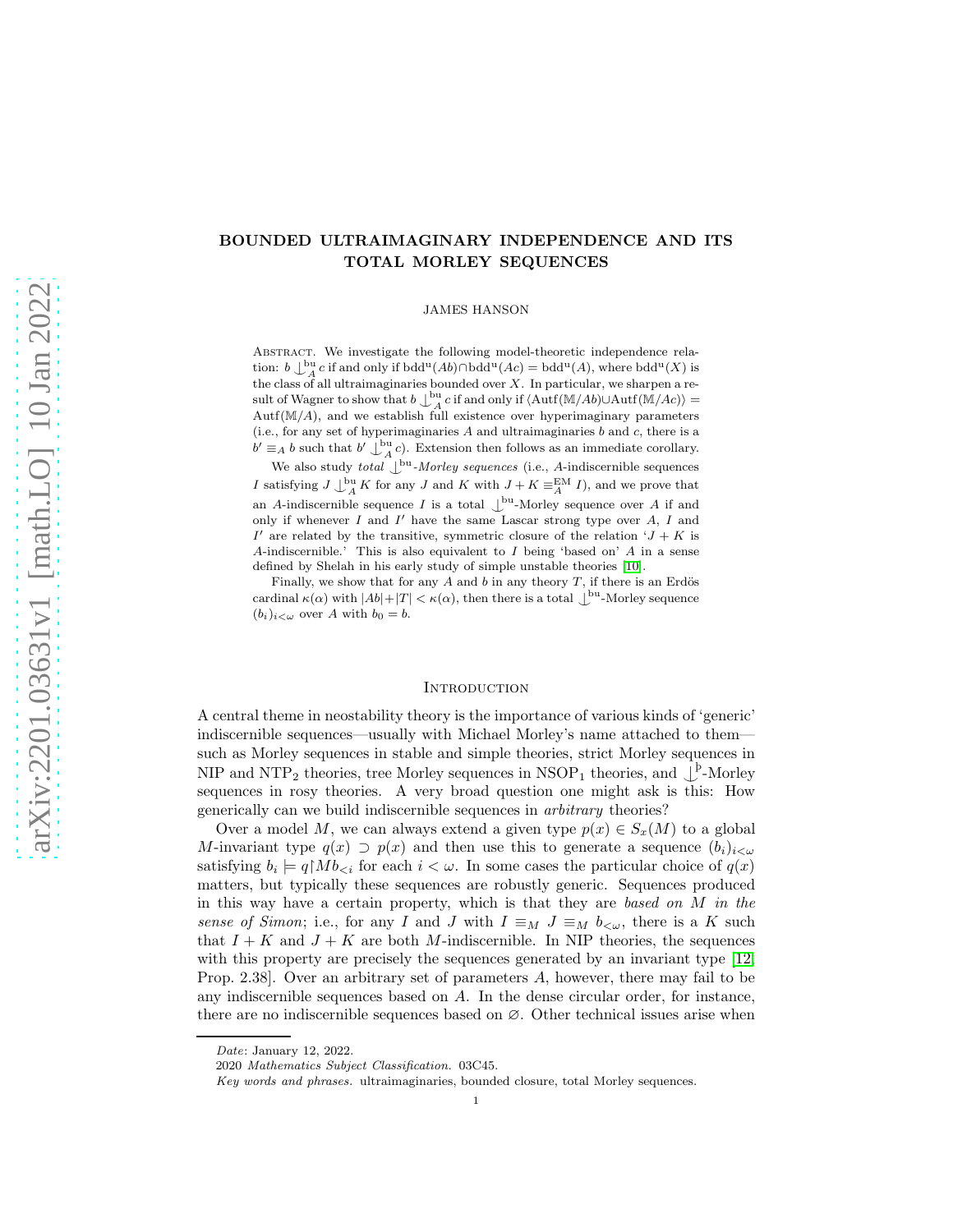working over arbitrary sets, as well, such as the necessity of considering Lascar strong types over and above ordinary types.

A notion of independence  $\downarrow^*$  is said to satisfy *full existence* if for any A, b, and c, there is a  $b' \equiv_A b$  such that  $b' \downarrow^*$  $A \in \mathcal{A}$ . Together with a common model-theoretic application of the Erdös-Rado theorem (Fact [1.2\)](#page-4-0), this implies that for any A and b, one can build an  $\bigcup_{\alpha}^*$ -Morley sequence, an A-indiscernible sequence  $(b_i)_{i < \omega}$  with  $b_0 = b$  satisfying  $b_i \downarrow^*$  $\bigwedge^i b_{\leq i}$  for each  $i < \omega$  (assuming  $\bigcup^*$  also satisfies right monotonicity). Model-theoretically tame theories often have full existence for powerful independence notions, such as non-forking, but this does fail in some notable tame contexts.

One independence notion that is known to satisfy full existence in arbitrary theories is that of *algebraic independence* [\[2,](#page-21-2) Prop. 1.5]:  $b \downarrow^a$  $A<sub>A</sub> c$  if acl<sup>eq</sup>(Ab)∩acl<sup>eq</sup>(Ac) =  $\operatorname{acl}^{\operatorname{eq}}(A)$ . A natural modification of this concept is *bounded hyperimaginary indepen*dence:  $b \downarrow^b$  $A_A^{\circ} c$  if bdd<sup>heq</sup>(Ab) ∩ bdd<sup>heq</sup>(Ac) = bdd<sup>heq</sup>(A). Despite perhaps sounding like an intro-to-model-theory exercise, the combinatorics necessary to prove full existence for  $\int_a^a$  are somewhat subtle. It was recently established in [\[5\]](#page-21-3) by Conant and the author that  $\int_a^b$  satisfies full existence in continuous logic and, relatedly, that  $\downarrow^{\text{b}}$  satisfies full existence in discrete (and continuous) logic, answering a question of Adler [\[1,](#page-21-4) Quest. A.8]. While the relations of  $\int_a^a$  and  $\int_b^b$  are algebraically nice,<sup>[1](#page-1-0)</sup> they seem to lack semantic consequences outside of certain special theories (such as those with a canonical independence relation in the sense of Adler [\[1,](#page-21-4) Lem. 3.2]).

While being able to build  $\downarrow^*$ -Morley sequences is certainly good, in many applications the important property is really that of being a *total*  $\int^*$ -Morley sequence,<sup>[2](#page-1-1)</sup> which is an A-indiscernible sequence satisfying  $b_{\geq i} \downarrow^*$  $\int_A b_{\leq i}$  for every  $i \leq \omega$ . When  $↓^*$  lacks the algebraic properties necessary to imply that all  $↓^*$ -Morley sequences are total  $\downarrow^*$ -Morley sequences, it can in general be difficult to ensure their existence. Total  $\int_a^a$ -Morley sequences arise in Adler's characterization of canonical independence relations. And building total  $\bigcup^{K}$ -Morley sequences, where  $\bigcup^{K}$  is the relation of non-Kim-forking, is a crucial technical step in Kaplan and Ramsey's proofs of the symmetry of Kim-forking and the independence theorem in  $NSOP<sub>1</sub>$ theories [\[8\]](#page-21-5).

In simple theories, Morley sequences over  $A$  are not generally based on  $A$  in the sense of Simon. They do however nearly satisfy this property. If  $I$  and  $J$ are Morley sequences over A with  $I \equiv_A^{\mathcal{L}} J$ ,<sup>[3](#page-1-2)</sup> then there are I' and K such that  $I + I'$ ,  $I' + K$ , and  $J + K$  are A-indiscernible. In an NSOP<sub>1</sub> theory T, if I is a tree Morley sequence over  $M \models T$  and  $J \equiv_M I$ , then we can find  $K_0$ ,  $K_1$ , and  $K_2$  such that  $I + K_0$ ,  $K_1 + K_0$ ,  $K_1 + K_2$ , and  $J + K_2$  are all M-indiscernible (see Proposition [4.26\)](#page-21-6). This fact suggests the consideration of the following equivalence relation, originally introduced by Shelah in [\[10,](#page-21-0) Def. 5.1]: Let  $\approx_A$  be the transitive, symmetric closure of the relation  $I + J$  is A-indiscernible.' The intuition is that what it means for an A-indiscernible sequence I to be 'based on  $A$ ' is that there

<span id="page-1-0"></span><sup>&</sup>lt;sup>1</sup>In the sense of the algebra of an independence relation, not the sense of the algebra in 'algebraic closure.'

<span id="page-1-1"></span> $2$ This use of the term 'total' in the context of Morley sequences was originally introduced in [\[8\]](#page-21-5).

<span id="page-1-2"></span><sup>&</sup>lt;sup>3</sup>The equivalence relation  $\equiv_A^L$  is the transitive closure of the relation 'there is a model  $M \supseteq A$ such that  $b \equiv_M c$ .' If  $b \equiv_A^L c$ , we say that b and c have the same *Lascar strong type* over A.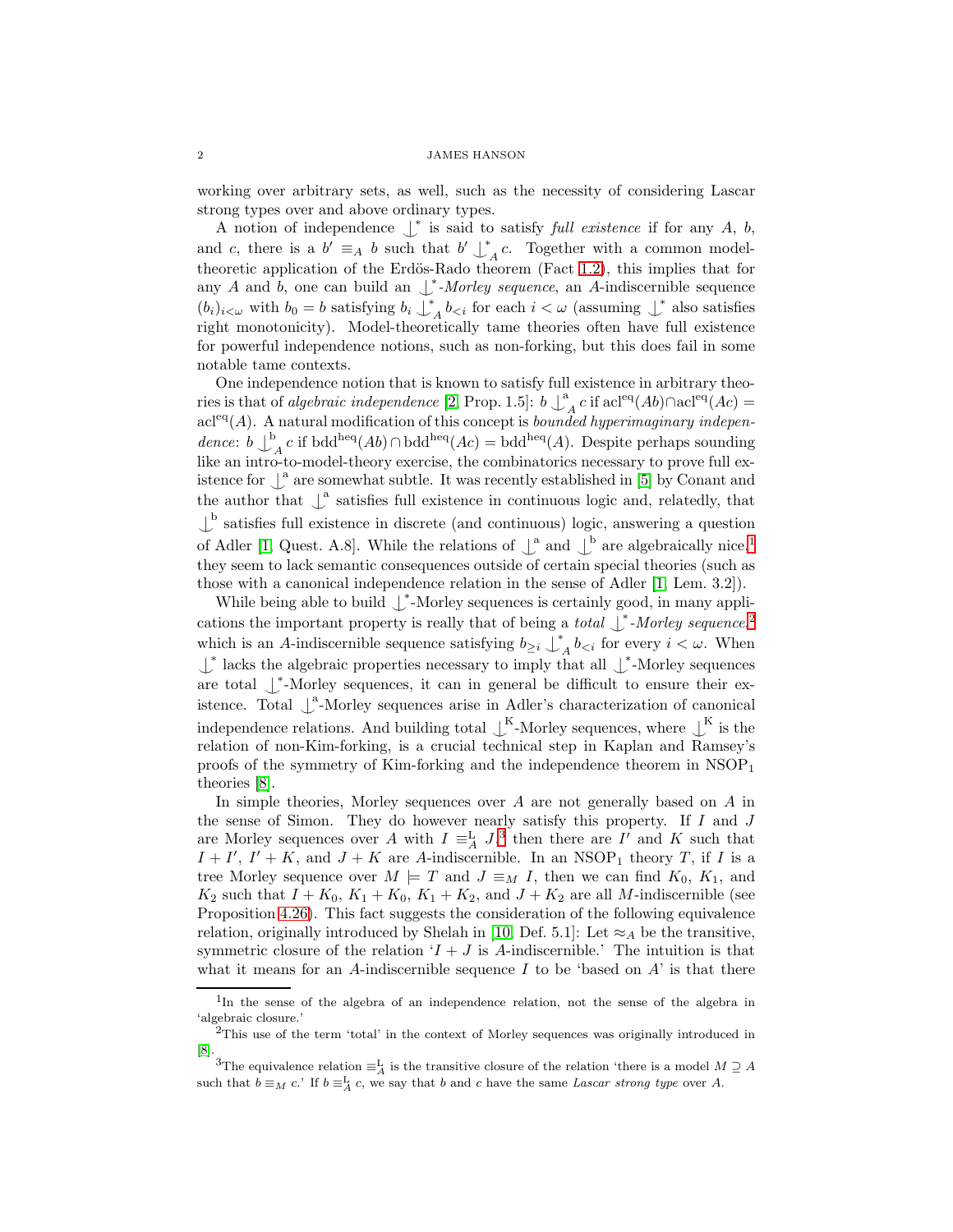are few  $\approx_A$ -classes among the realizations of tp(I/A). We say that I is based on A in the sense of Shelah if there does not exist a sequence  $(I_i)_{i \leq \kappa}$  (with  $\kappa$  large) such that  $I_i \equiv_A I$  for each  $i < \kappa$  and  $I_i \not\approx_A I_j$  for each  $i < j < \kappa$ . A simple compactness argument shows that I is based on A in the sense of Shelah if and only if the set of realizations of tp( $I/A$ ) decomposes into a bounded number of  $\approx_A$ -classes. In  $[4,$  $[4,$  $[4,$  Def. 2.4],<sup>4</sup> Buechler used this relation to define a notion of canonical base. He focuses on  $\emptyset$ -indiscernible sequences and gives the following definition: A is a canonical base of the  $\emptyset$ -indiscernible sequence I if any automorphism  $\sigma \in \text{Aut}(\mathbb{M})$ fixes A pointwise if and only if it fixes the  $\approx_{\mathcal{Q}}$ -class of I. One difficulty with this concept, of course, is that not all indiscernible sequences have canonical bases in this sense (even in  $T<sup>eq</sup>$ , e.g., [\[1,](#page-21-4) Ex. 3.13]).

Two of the problems we have mentioned—the lack of canonical bases for indiscernible sequences and the lack of semantic consequences of  $\int_a^b$  and  $\int_b^b$ —can both be solved by an extremely blunt move: the introduction of ultraimaginary parameters. An ultraimaginary is an equivalence class of an arbitrary invariant equivalence relation (as opposed to a type-definable equivalence relation, as in the definition of hyperimaginaries). Every indiscernible sequence  $I$  trivially has an ultraimaginary canonical base in the sense of Buechler, i.e., the  $\approx_{\alpha}$ -class of I itself.

Another appealing aspect of ultraimaginaries is that they characterize Lascar strong type in the same way that hyperimaginaries characterize Kim-Pillay strong type. An ultraimaginary  $[b]_E$  is *bounded over A* if it has boundedly many conjugates under Aut $(\mathbb{M}/A)$ . We will write bdd<sup>u</sup> $(A)$  for the class of ultraimaginaries bounded over A. In general, it turns out that b and c have the same Lascar strong type over A if and only if they 'have the same type over  $bdd<sup>u</sup>(A)$ ,' once this concept is defined precisely.

Pure analogical thinking might lead one to consider the following independence notion:  $b \downarrow_A^{\text{bu}}$  $A_A^{\text{ou}} c$  if bdd<sup>u</sup>(*Ab*) ∩ bdd<sup>u</sup>(*Ac*) = bdd<sup>u</sup>(*A*). This notion is implicit in a result of Wagner [\[13,](#page-21-8) Prop. 2.12], which we restate and expand slightly (Proposi-tion [2.4\)](#page-8-0):  $b \bigcup_{A}^{bu}$  $A_A^{\text{ou}} c$  if and only if  $\langle \text{Autf}(\mathbb{M}/Ab) \cup \text{Autf}(\mathbb{M}/Ac) \rangle = \text{Autf}(\mathbb{M}/A)$  (where  $\langle X \rangle$  is the group generated by X). This characterization is clearly semantically meaningful, and moreover it allows one to discuss  $\bigcup^{\text{bu}}$  without actually mentioning ultraimaginaries at all. One way to see why this equivalence works is the fact that ultraimaginaries are 'dual' to co-small sets of automorphisms; a group  $G \leq Aut(M)$ is co-small if there is a small model M such that  $Aut(M/M) \leq G$ . For every cosmall group G, there is an ultraimaginary  $a_E$  such that  $Aut(M/a_E) = G$  (Proposition [1.7\)](#page-5-0).

As  $\bigcup^{\text{bu}}$  lacks finite character, total  $\bigcup^{\text{bu}}$ -Morley sequences over A seem to be correctly defined as A-indiscernible sequences  $(b_i)_{i<\omega}$  with the property that for any  $I + J \equiv_A^{\text{EM}} b_{\lt \omega}$ , we have that  $I \downarrow_A^{\text{bu}}$  $_{A}^{3}$  J. The automorphism group characterization of  $\bigcup^{\text{bu}}$ , together with its the nice algebraic properties and the malleability of indiscernible sequences, leads to a pleasing characterization of total  $\mathcal{L}^{\text{bu}}$ -Morley

<span id="page-2-0"></span><sup>&</sup>lt;sup>4</sup>This preprint is difficult to track down. The relevant ideas are developed further by Adler in [\[1,](#page-21-4) Sec. 3.2], which is easily available.

<span id="page-2-1"></span> $^{5}I \equiv ^{EM}_{A}J$  means that I and J have the same *Ehrenfeucht-Mostowski type* over A (i.e., for any increasing tuples  $\bar{b} \in I$  and  $\bar{c} \in J$  of the same length,  $\bar{b} \equiv_A \bar{c}$ ). Note that I and J do not need to have the same order type.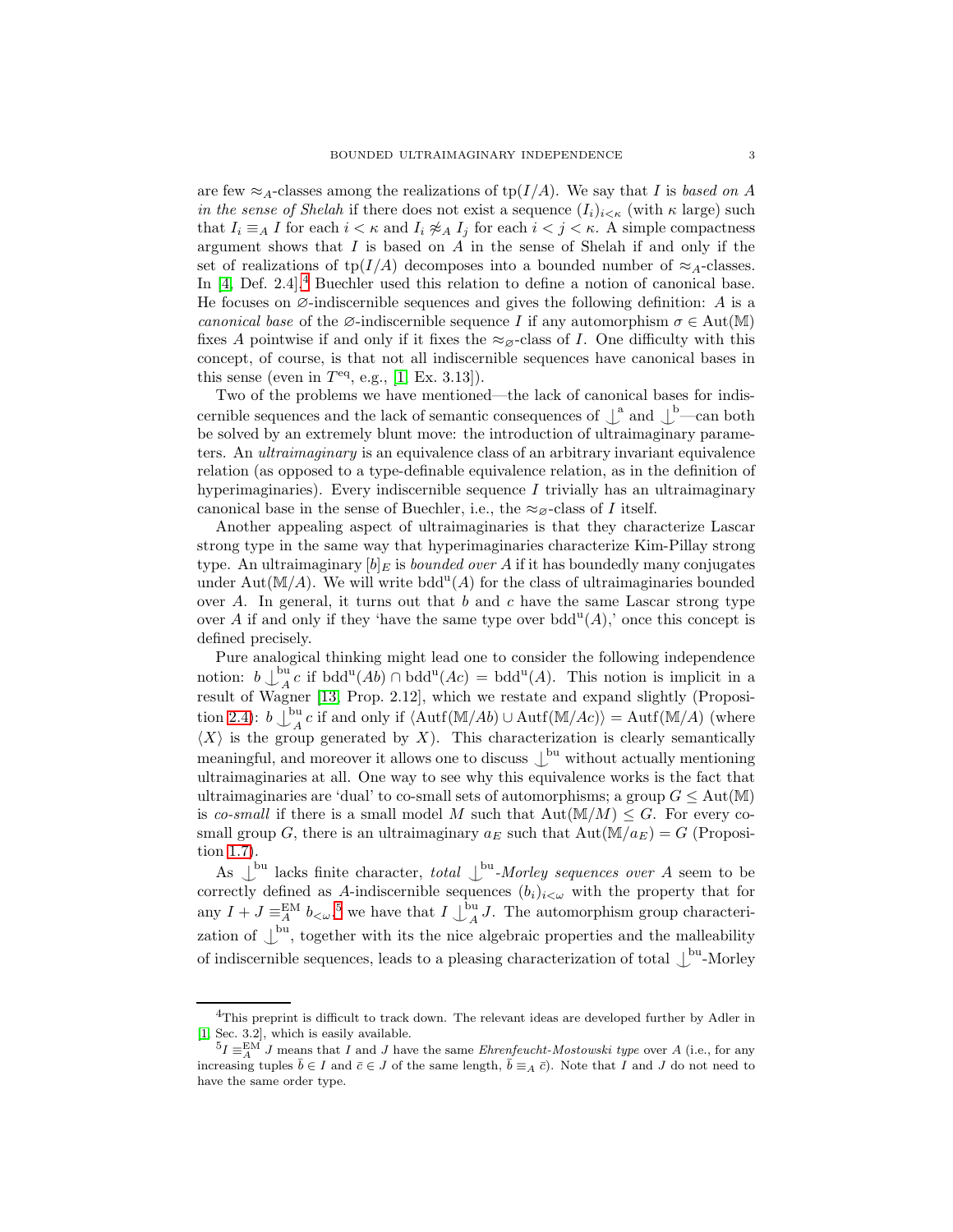sequences over sets of hyperimaginary parameters (Theorem [4.8\)](#page-14-0), the equivalence of the following.

- $(b_i)_{i < \omega}$  is a total  $\bigcup^{\text{bu}}$ -Morley sequence over A.
- For some infinite I and J, we have that  $I + J \equiv_A^{\text{EM}} b_{\lt \omega}$  and  $I \downarrow_A^{\text{bu}}$  $\int_A^{\infty} J.$
- For any I,  $I \approx_A b_{\lt \omega}$  if and only if there is  $I' \equiv_A^L I$  such that  $b_{\lt \omega} + I'$  is A-indiscernible.
- $b_{<\omega}$  is based on A in the sense of Shelah; i.e.,  $[b_{<\omega}]_{\approx_A} \in \text{bdd}^{\text{u}}(A)$ .

The condition in the third bullet point is a natural mutual generalization of Lascar strong type and Ehrenfeucht-Mostowski type (Definition [4.5\)](#page-13-0). Theorem [4.8](#page-14-0) also tells us that when total  $\bigcup^{\text{bu}}$ -Morley sequences exist, they act as particularly uniform witnesses of Lascar strong type (Proposition [4.3\)](#page-13-1).

Of course this all leave two critical questions: Does  $\bigcup_{i=1}^{bu}$  always satisfy full existence? And, even if it does, can we actually build total  $\int_{a}^{b}$ -Morley sequences in any type over any set under any theory? The bluntness of ultraimaginaries leaves us without one of the most important tools in model theory, compactness. Furthermore,  $\bigcup^{\text{bu}}$ 's lack of finite character gives us less leeway in applying the Erdös-Rado theorem to construct indiscernible sequences with certain properties; we now need to be more concerned with the particular order types of the sequences involved.

Using some of the indiscernible tree technology from [\[8\]](#page-21-5), we are able to prove that  $\perp^{\text{bu}}$  does satisfy full existence over arbitrary sets of (hyperimaginary) parameters in arbitrary (discrete or continuous) theories (Theorem  $3.5$ ).<sup>[6](#page-3-0)</sup> With regards to building total  $\int_{0}^{\text{bu}}$ -Morley sequences, Theorem [4.8](#page-14-0) tells us that we don't need to worry too much about order types. All we need to get a total  $\bigcup^{\text{bu}}$ -Morley sequence over A is an A-indiscernible sequence  $(b_i)_{i < \omega + \omega}$  with  $b_{\geq \omega} \downarrow_H^{\text{bu}}$  $\int_A^{\infty} b_{\leq \omega}$ . This is fortunate because constructing ill-ordered  $\bigcup^{\text{bu}}$ -Morley sequences directly seems daunting. Unfortunately,  $\omega + \omega$  appears to be about one  $\omega$  further than we can go without a large cardinal. What we do get is this (Theorem [4.21\)](#page-19-0): For any  $A$  and  $b$  in any theory T, if there is an Erdös cardinal  $\kappa(\alpha)$  with  $|Ab|+|T| < \kappa(\alpha)$  (for any  $\alpha \ge \omega$ ), then there is a total  $\int^{bu}$ -Morley sequence  $(b_i)_{i<\omega}$  over A with  $b_0 = b$ . Without a large cardinal, the best we seem to be able to do (Proposition [4.16\)](#page-18-0) is a half-infinite, half-arbitrary-finite approximation of a total  $\bigcup^{\text{bu}}$ -Morley sequence, which we call a weakly total  $\int_{-\infty}^{\infty}$  Morley sequence. These sequences also serve as uniform witnesses of Lascar strong type, without any set-theoretic hypotheses (Corollary [4.17\)](#page-18-1).

# 1. Ultraimaginaries

Here we will set definitions and conventions, and we also take the opportunity to collect some basic facts about ultraimaginaries which are likely folklore, although we could not find explicit references.

Fix a theory T and a monster model  $\mathbb{M} \models T$ .

**Definition 1.1.** An *invariant equivalence relation of arity*  $\kappa$  is an equivalence relation E on  $\mathbb{M}^x$  (with  $|x| = \kappa$ ) such that for any  $a, b, c, d \in \mathbb{M}^x$  with  $ab \equiv cd, aEb$ if and only if  $cEd$ .

<span id="page-3-0"></span> $6$ Although this result partially supersedes a result in [\[5\]](#page-21-3) (full existence for  $\downarrow^a$  in continuous logic and  $\bigcup^b$  in discrete or continuous logic), the proof there gives more detailed numerical information which may be especially useful in the metric context.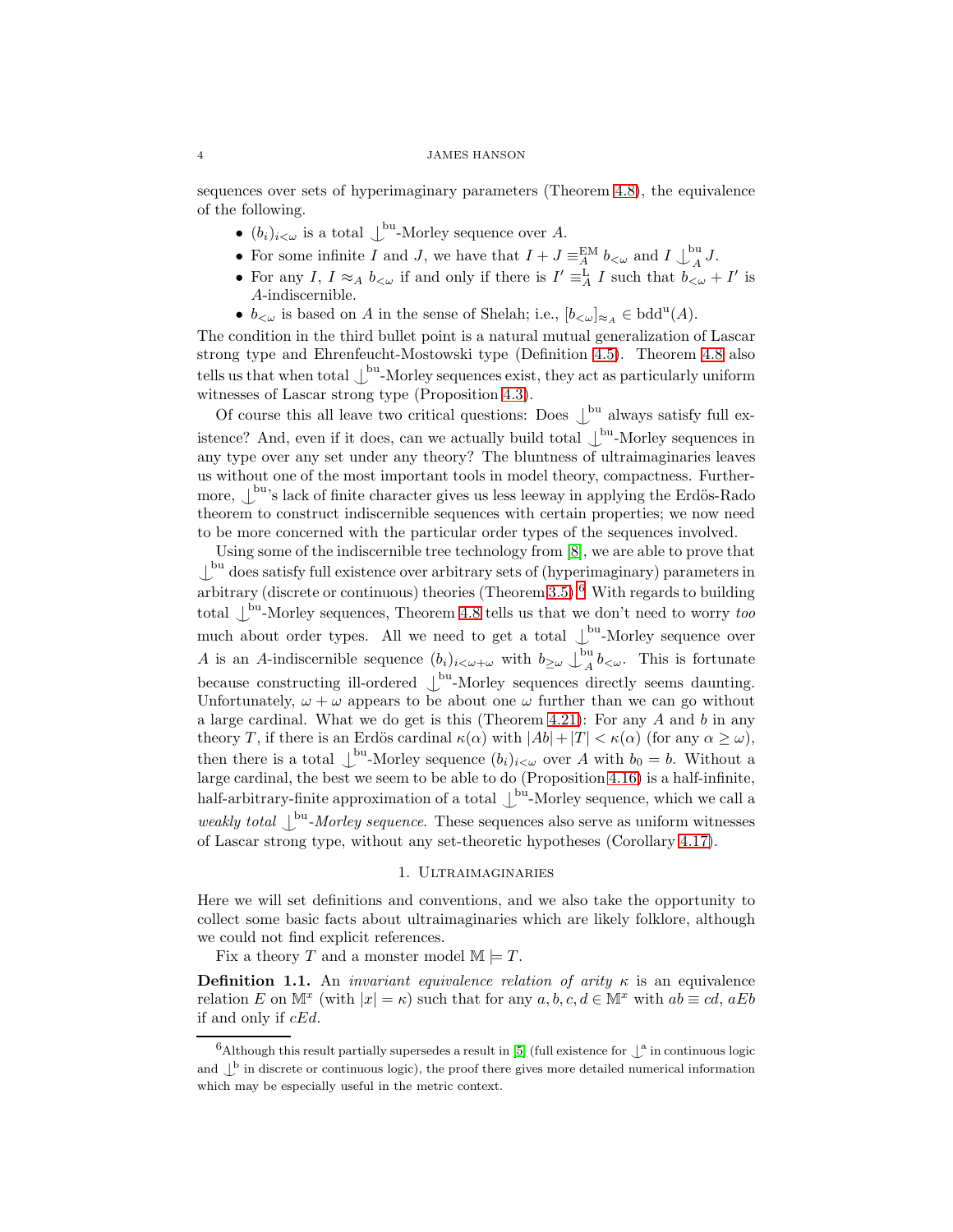An ultraimaginary of arity  $\kappa$  is an E-equivalence class  $a_E$  of some tuple  $a \in M^x$ under an invariant equivalence relation E of arity  $\kappa$ . We may also write such an equivalence class as  $[a]_E$  if necessary for notational clarity.

Given an ultraimaginary  $a_E$ , Aut(M/ $a_E$ ) is the set of automorphisms  $\sigma \in$ Aut(M) with the property that  $aE(\sigma \cdot a)$ . We write Autf(M/ $a_E$ ) for the group generated by  $\{\sigma \in \text{Aut}(\mathbb{M}/M) : M \leq \mathbb{M}, \text{ Aut}(\mathbb{M}/M) \leq \text{Aut}(\mathbb{M}/a_E)\}.$ 

We say that  $b_F$  is *definable over*  $a_E$  if  $b_F$  is fixed by every automorphism of Aut $(\mathbb{M}/a_E)$ . We write dcl<sup>u</sup> $(a_E)$  for the class of all ultraimaginaries definable over  $a_E$ . For any  $\kappa$ , we write  $dcl^{\mathbf{u}}_{\kappa}(a_E)$  for the set of elements of  $dcl^{\mathbf{u}}(a_E)$  of arity at most κ. We say that  $b_F$  and  $c_G$  are *interdefinable over*  $a_E$  if  $b_F \in \text{dcl}^u(a_E c_G)$  and  $c_G \in \text{dcl}^{\text{u}}(a_E b_F).$ 

We say that  $b_F$  is *bounded over*  $a_E$  if the Aut(M/ $b_F$ )-orbit of  $a_E$  is bounded. We write  $\text{bdd}^{\text{u}}(a_E)$  for the class of all ultraimaginaries bounded over  $a_E$ . We write bdd<sup>u</sup><sub>k</sub> $(a_E)$  for the set of elements of bdd<sup>u</sup> $(a_E)$  of arity at most  $\kappa$ . We say that  $b_F$ and  $c_G$  are interbounded over  $a_E$  if  $b_F \in \text{bdd}^u(a_E c_G)$  and  $c_G \in \text{bdd}^u(a_E b_F)$ .

We write  $a_E \equiv b_E$  to mean that there is an automorphism  $\sigma \in Aut(M)$  with  $\sigma \cdot a_E = b_E$ . We write  $b_F \equiv_{a_E} c_F$  to mean that  $a_E b_F \equiv a_E c_F$  (i.e., there is  $\sigma \in \text{Aut}(\mathbb{M}/a_E)$  such that  $\sigma \cdot b_F = c_F$ ).

We will also sometimes define an invariant equivalence relation E on the realizations of a single type  $p(x)$  over  $\varnothing$ . Equivalence classes of such can be thought of as ultraimaginaries by using the same trick that is commonly used with hyperimaginaries: Consider the invariant equivalence relation  $E'(x, y)$  defined by  $(x = y \land x \not\models p) \lor (E(x, y) \land x \models p \land y \models p).$ 

For the sake of clarity, we will reserve the notation  $a<sub>E</sub>$  for ultraimaginaries and write hyperimaginaries in the same way we write real elements. For the sake of cardinality issues, we will also take all hyperimaginaries to be quotients of countable tuples by countably type-definable equivalence relations. It is a standard fact that every hyperimaginary is interdefinable with some set of hyperimaginaries of this form. Both of these conventions can be justified more rigorously by passing to the 'continuous version of  $T<sup>eq</sup>$ .' See the discussion in [\[5,](#page-21-3) Sec. 4.3] for details.

<span id="page-4-0"></span>**Fact 1.2** ([\[3,](#page-21-9) Lem. 1.2]). Let  $(b_i)_{i \leq \lambda}$  be a sequence of tuples with  $|b_i| < \kappa$  and let A be some set of parameters. If  $\lambda \geq \beth_{(2^{\kappa+|A|+|T|})+}$ , then there is an A-indiscernible sequence  $(b_i')_{i<\omega}$  such that for every  $n<\omega$ , there are  $i_0<\cdots < i_n<\kappa$  such that  $b'_0 \dots b'_n \equiv_A b_{i_0} \dots b_{i_n}.$ 

<span id="page-4-2"></span>**Lemma 1.3.** Let M be a model. If  $a_E \in \text{bdd}^u(M)$ , then  $a_E \in \text{dcl}^u(M)$ .

*Proof.* Assume that  $a_E \notin \text{dcl}^u(M)$ . Let  $p(x)$  be a global M-invariant type extending  $tp(a/M)$ . Assume that there are  $a_0$  and  $a_1$  realizing  $tp(a/M)$  such that  $a_0 \cancel{E} a_1$ . For any  $i > 1$ , given  $a_{\leq i}$ , let  $a_i \models p \upharpoonright Ma_{\leq i}$ . Since  $a_i a_j \equiv_M a_i a_k$  for any  $j, k \leq i$ , we must have that  $a_i \mathcal{E} a_j$  for any  $j < i$ . Since we can do this indefinitely, we have that  $a_E$  is not bounded over M.

<span id="page-4-1"></span>**Proposition 1.4.** For any ultraimaginaries  $a_E$  and  $b_F$ , the following are equivalent.

- (1)  $b_F \notin \text{bdd}^u(a_E)$ .
- (2) There is an a-indiscernible sequence  $(b_i)_{i<\omega}$  such that  $b_0 \equiv_{a_E} b$  and  $b_i \nvdash b_j$ for each  $i < j < \omega$ .
- (3)  $|\operatorname{Aut}(\mathbb{M}/a_E) \cdot b_F| > 2^{|ab|+|T|}.$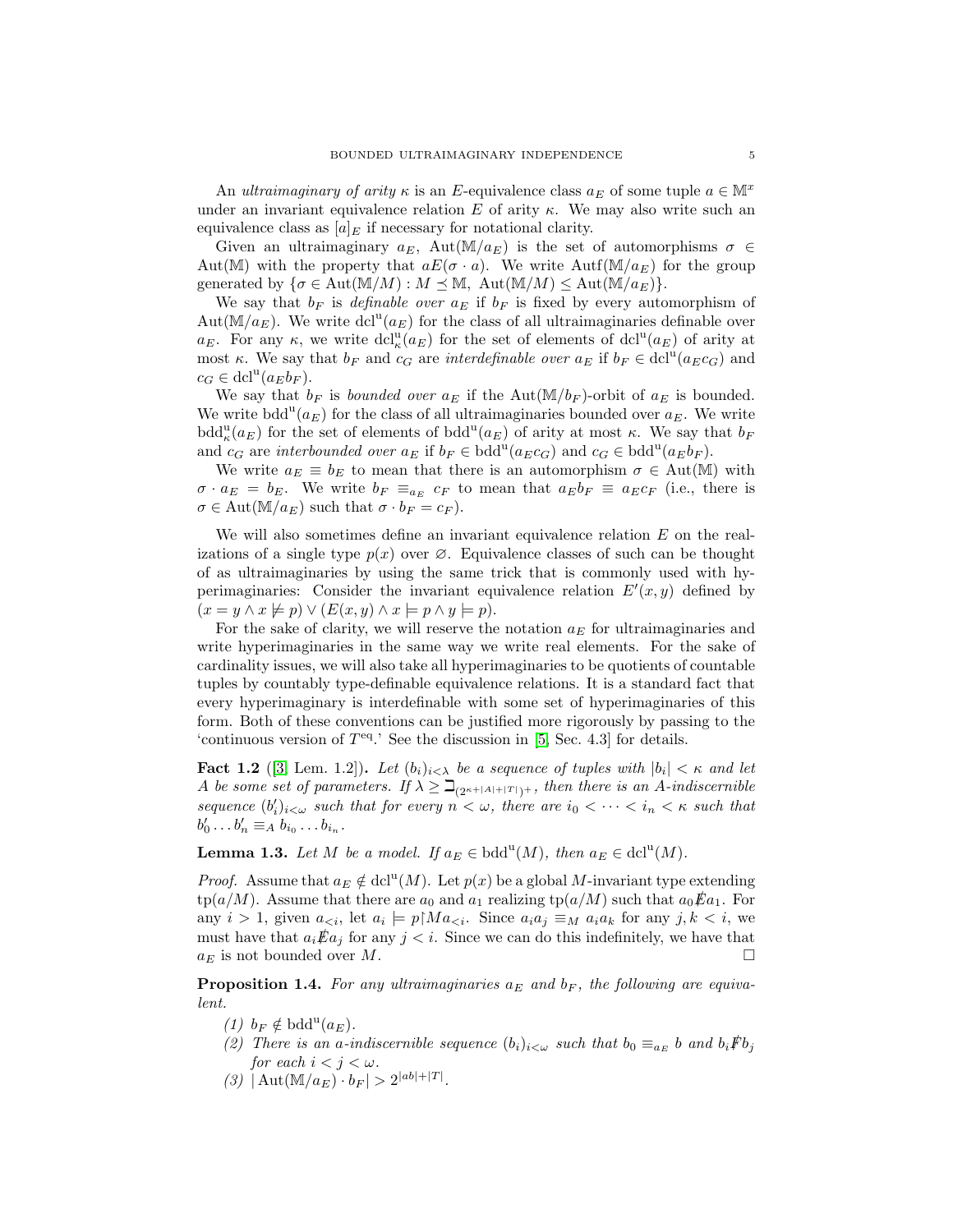*Proof.* (1) $\Rightarrow$ (2). This follows from an immediate application of Fact [1.2.](#page-4-0)

 $(2) \Rightarrow (3)$ . This follows by stretching the relevant indiscernible sequence to a length of  $(2^{|ab|+|T|})^+$ .

 $(3) \Rightarrow (1)$ . Let  $(b_F^i)_{i \leq (2^{|ab|+|T|})^+}$  be an enumeration of Aut(M/a<sub>E</sub>)⋅b<sub>F</sub>. Let M 2 a be a model with  $|M| \leq |a| + |T|$ . Let x be a tuple of variables of the same length as b. There are at most  $2^{|ab|+|T|}$  types in  $S_x(M)$ . Therefore, there must be  $i < j <$  $(2^{|ab|+|T|})^+$  such that  $b^i \equiv_M b^j$ . Let  $p(x)$  be a global M-invariant type extending  $\text{tp}(b^i/M)$ , and let  $(c^i)_{i\leq \lambda}$  be a Morley sequence generated by  $p(x)$  over  $Mb^i b^j$ . Since  $b^i \cancel{F} b^j$ , we must have that  $c^0 \cancel{F} b^i$ . Therefore  $c^i \cancel{F} c^j$  for any  $i < j < \lambda$ . Furthermore, since  $c^i \equiv_M c^j$ , we also have that  $c^i \equiv_a c^j$  and therefore also  $c_F^i \equiv_{a_E} c_F^j \equiv_{a_E} b_F$ . Since we can do this for any  $\lambda$ , we have that  $b_F \notin \text{bdd}^u(a_E)$ .

**Corollary 1.5.** For any  $\lambda$ , bdd $_{\lambda}^{\text{u}}(a_E)$  has cardinality at most  $2^{|a|+2^{\lambda+|T|}}$ .

*Proof.* There are at most  $2^{2^{\lambda+|T|}}$  many invariant equivalence relations of arity at most  $\lambda$ . For each such F, the set  $\{b_F : b_F \in \text{bdd}^{\text{u}}_{\lambda}(a_F)\}\)$  has cardinality at most  $2^{|a|+\lambda+|T|}$  by Proposition [1.4.](#page-4-1) Finally,  $2^{2^{\lambda+|T|}} \cdot 2^{|a|+\lambda+|T|} = 2^{|a|+2^{\lambda+|T|}}$  $\Box$ 

1.1. Co-small groups of automorphisms. Here we will see that ultraimaginaries are essentially the same thing as reasonable subgroups of Aut(M).

**Definition 1.6.** A set  $G \leq \text{Aut}(\mathbb{M})$  is co-small if there is a small model M such that  $\text{Aut}(\mathbb{M}/M) \leq G$ .

<span id="page-5-0"></span>Clearly for any ultraimaginary  $a_E$ , Aut $(\mathbb{M}/a_E)$  is co-small. The converse is true as well.

**Proposition 1.7.** For any co-small G, if  $\text{Aut}(\mathbb{M}/M) \leq G$ , then there is an ultraimaginary  $a_E$  such that  $G = \text{Aut}(\mathbb{M}/a_E)$  where a is some enumeration of M.

*Proof.* Let M be a small model witnessing that G is co-small. Consider the binary relation defined on realizations of  $tp(M)$  (in some fixed enumeration) defined by  $E(M_0, M_1)$  if and only if there is  $\sigma \in \text{Aut}(\mathbb{M})$  and  $\tau \in G$  such that  $\sigma \cdot M = M_0$ and  $\sigma \tau \cdot M = M_1$ . We need to verify that E is an invariant equivalence relation. Reflexivity is obvious.

Invariance. Suppose that  $E(M_0, M_1)$ , as witnessed by  $\sigma \in \text{Aut}(\mathbb{M})$  and  $\tau \in G$ . Fix  $\sigma' \in \text{Aut}(\mathbb{M})$ . We then have that  $\sigma' \sigma \cdot M = \sigma' \cdot M_0$  and  $\sigma' \sigma \tau \cdot M = \sigma' \cdot M_1 \cdot M_1$ , whence  $E(\sigma' \cdot M_0, \sigma' \cdot M_1).$ 

Symmetry. If  $\sigma \cdot M = M_0$  and  $\sigma \tau \cdot M = M_1$  with  $\sigma \in \text{Aut}(\mathbb{M})$  and  $\tau \in G$ , then  $\sigma \tau \tau^{-1} \cdot M = M_0$  and  $\sigma \tau \cdot M = M_1$ . We have  $\sigma \tau \in$  Aut(M) and  $\tau^{-1} \in G$ , so  $E(M_1, M_0)$ .

Transitivity. Suppose that for  $\sigma, \sigma' \in \text{Aut}(\mathbb{M})$  and  $\tau, \tau' \in G$ , we have that  $\sigma \cdot M =$  $M_0, \sigma\tau \cdot M = \sigma' \cdot M = M_1$ , and  $\sigma'\tau' \cdot M = M_2$ . This implies that  $(\sigma\tau)^{-1}\sigma' =$  $\tau^{-1}\sigma^{-1}\sigma' \in \text{Aut}(\mathbb{M}/M) \leq G$ . Since  $\tau \in G$  as well, we have that  $\sigma^{-1}\sigma' \in G$ . Therefore  $\sigma^{-1}\sigma'\tau' \in G$ . Finally,  $\sigma\sigma^{-1}\sigma'\tau' \cdot M = M_2$ , so  $E(M_0, M_2)$ .

<span id="page-5-1"></span>Consider the ultraimaginary  $M_E$ . For any  $\tau \in G$ , we clearly have  $E(M, \tau \cdot M)$ , so  $G \leq \text{Aut}(\mathbb{M}/M_E)$ . Conversely, suppose that  $\alpha \in \text{Aut}(\mathbb{M}/M_E)$ . By definition, this implies that  $E(M, \alpha \cdot M)$ , so there are  $\sigma \in \text{Aut}(\mathbb{M})$  and  $\tau \in G$  such that  $\sigma \cdot M = M$ and  $\sigma \tau \cdot M = \alpha \cdot M$ . Therefore  $\sigma, \tau^{-1} \sigma^{-1} \alpha \in \text{Aut}(\mathbb{M}/M) \leq G$ . Since  $\tau^{-1} \in G$ , we therefore have that  $\alpha \in G$ .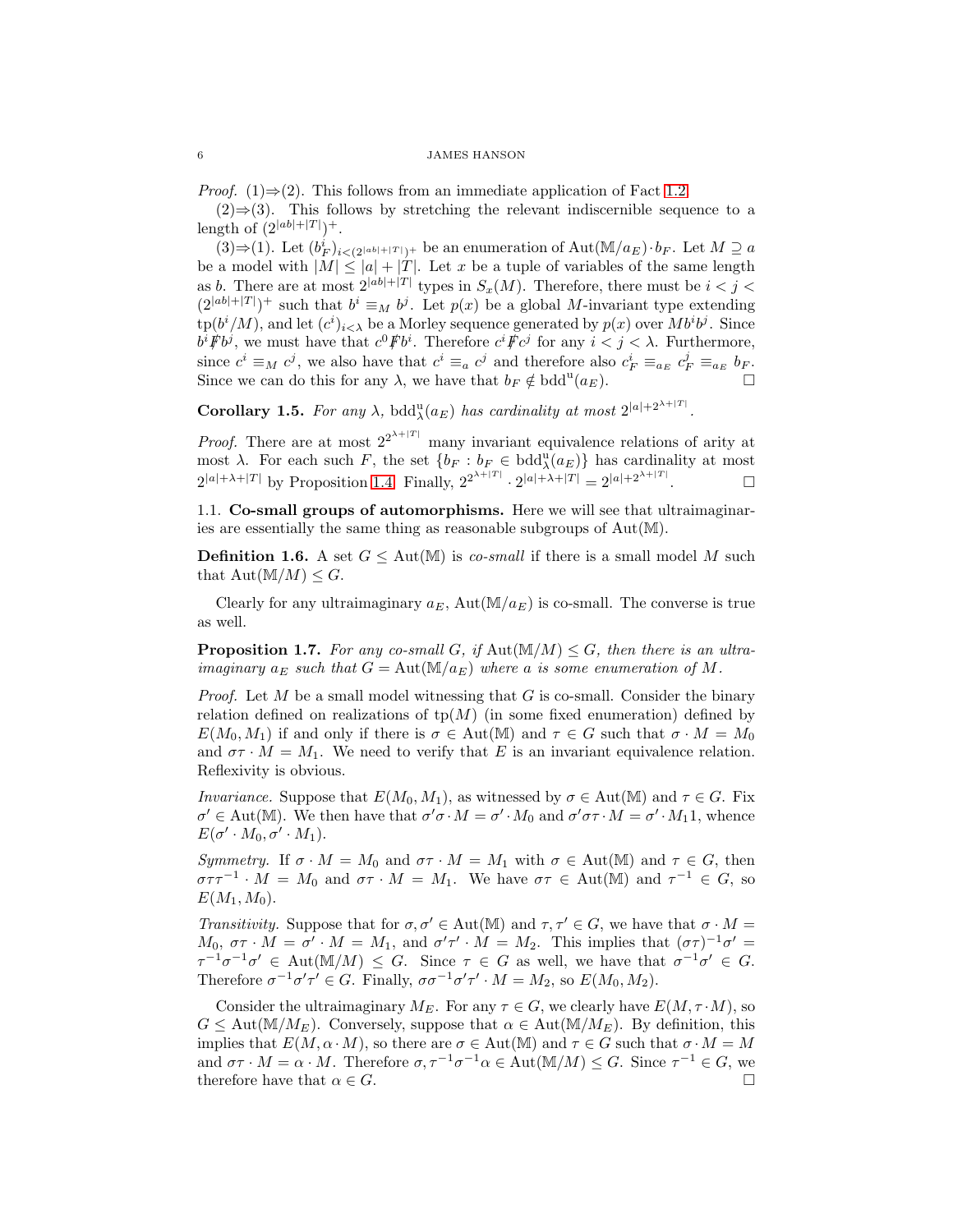**Corollary 1.8.** If  $b_F \in \text{bdd}^u(a_E)$ , then there is  $c_G \in \text{bdd}^u(a_E)$  of arity at most  $|a|+|T|$  such that  $b_F$  and  $c_G$  are interdefinable over  $\varnothing$ . Furthermore, c can be taken to be an enumeration of any model of size at most  $|a| + |T|$  containing a.

*Proof.* There is a model  $M \supset a$  with  $|M| \leq |a| + |T|$ . By Lemma [1.3,](#page-4-2) we have that  $Aut(M/M) \leq Aut(M/b_F)$ , so by Proposition [1.7,](#page-5-0) we have that there is  $c_G$  with arity at most  $|a| + |T|$  which satisfies that  $Aut(M/c_G) = Aut(M/b_F)$  (i.e.,  $c_G$  and  $b_F$  are interdefinable over  $\varnothing$ ). Furthermore, we can take c to be an enumeration of  $M$ .

**Definition 1.9.** For any co-small group  $G$ , we write  $[[G]]$  for some arbitrary ultraimaginary  $a_E$  of minimal arity satisfying  $G = \text{Aut}(\overline{M}/a_E)$ . We will write dcl<sup>u</sup>[[G]] and dcl<sup>u</sup>([G]] for dcl<sup>u</sup>([G]]) and dcl<sup>u</sup>([G]]) and likewise with bdd<sup>u</sup>. (Note that dcl<sup>u</sup>[[G]] and bdd<sup>u</sup>[[G]] only depend on G, not on the particular choice of [[G]].)

It is immediate from Proposition [1.7](#page-5-0) that for any co-small G and H,  $[[G]] \in$ dcl<sup>u</sup>[[H]] if and only if  $G \geq H$ . A similar statement is true of bdd<sup>u</sup> (Proposition [1.12\)](#page-7-0).

Now we can see that intersections of dcl<sup>u</sup>-closed sets (and therefore also bdd<sup>u</sup>closed sets) have semantic significance in arbitrary theories, in that intersections correspond to joins in the lattice of co-small groups of automorphisms.

<span id="page-6-0"></span>**Proposition 1.10.** For any  $a_E$ ,  $b_F$ ,  $c_G$ , and  $c'_G$ , the following are equivalent.

- (1)  $c_G \equiv_{\text{dcl}^{\text{u}}_{\lambda}(a_E) \cap \text{dcl}^{\text{u}}_{\lambda}(b_F)} c_G'$  for all  $\lambda$ .
- (2) There  $\hat{i}\hat{s}\sigma \in \langle \hat{\mathrm{Aut}}(\mathbb{M}/a_E) \cup \mathrm{Aut}(\mathbb{M}/b_F) \rangle$  such that  $\sigma \cdot c_G = c'_G$ .
- (3) There is a sequence  $(a^i b^i c^i)_{i \leq n}$  such that  $a^0 = a$ ,  $b^0 = b$ ,  $c^0 = c$ ,  $c^n = c'$ , and for each  $i < n$ ,
	- if i is even, then  $a^i = a^{i+1}$  and  $b_F^i c_G^i \equiv_{a_E^i} b_F^{i+1} c_G^{i+1}$  and
	- if i is odd, then  $b^{i} = b^{i+1}$  and  $a_{E}^{i} c_{G}^{i} \equiv_{b_{F}^{i}} a_{E}^{i+1} c_{G}^{i+1}$ .

*Proof.* Let  $H = \langle Aut(\mathbb{M}/a_E) \cup Aut(\mathbb{M}/b_F) \rangle$ .

*Claim.*  $dcl_{\lambda}^{\mathbf{u}}(a_E) \cap dcl_{\lambda}^{\mathbf{u}}(b_F)$  and [[H]] are interdefinable for sufficiently large  $\lambda$ . Proof of claim. Clearly  $[[H]] \in \det^{\mathfrak{u}}(a_E) \cap \det^{\mathfrak{u}}(b_F)$ , so  $[[H]] \in \det^{\mathfrak{u}}_{\lambda}(a_E) \cap \det^{\mathfrak{u}}_{\lambda}(b_F)$ for all sufficiently large  $\lambda$ .

Conversely, suppose that  $d_I \in \text{dcl}^{\text{u}}(a_E) \cap \text{dcl}^{\text{u}}(b_F)$ . Any  $\sigma \in H$  is a product of elements of Aut( $M/a_E$ ) and Aut( $M/b_F$ ), so it must fix  $d_I$ . Therefore Aut( $M/d_I$ )  $\geq$ H and hence  $d_I \in \text{dcl}^{\text{u}}[[H]].$  $[[H]].$ 

So now we have that  $c_G \equiv_{\text{dcl}_\lambda^u(a_E) \cap \text{dcl}_\lambda^u(b_F)} c'_G$  holds for sufficiently large  $\lambda$  if and only if  $c_G \equiv_{[[H]]} c'_G$ . Also note that  $c_G \equiv_{\text{dcl}^u_\lambda(a_E) \cap \text{dcl}^u_\lambda(b_F)} c'_G$  for sufficiently large  $\lambda$  and only if the same holds for any  $\lambda$ . Therefore we have that (1) and (2) are equivalent.

There is a  $\sigma \in H$  with  $\sigma \cdot c_G = c_G'$  if and only if there are  $\alpha_0, \ldots, \alpha_n \in \text{Aut}(\mathbb{M}/a_E)$ and  $\beta_0, \ldots, \beta_n \in \text{Aut}(\mathbb{M}/b_E)$  such that  $\sigma = \beta_n \alpha_n \beta_{n-1} \ldots \alpha_1 \beta_0 \alpha_1$ . The existence of such  $\bar{\alpha}$  and  $\bar{\beta}$  for which  $\beta_n \alpha_n \beta_{n-1} \dots \alpha_1 \beta_0 \alpha_1 \cdot c_G = c_G'$  is clearly equivalent to (3), so we have that  $(2)$  and  $(3)$  are equivalent.

A similar statement is true for intersections of arbitrary families of small sets.

## 1.2. Lascar strong type.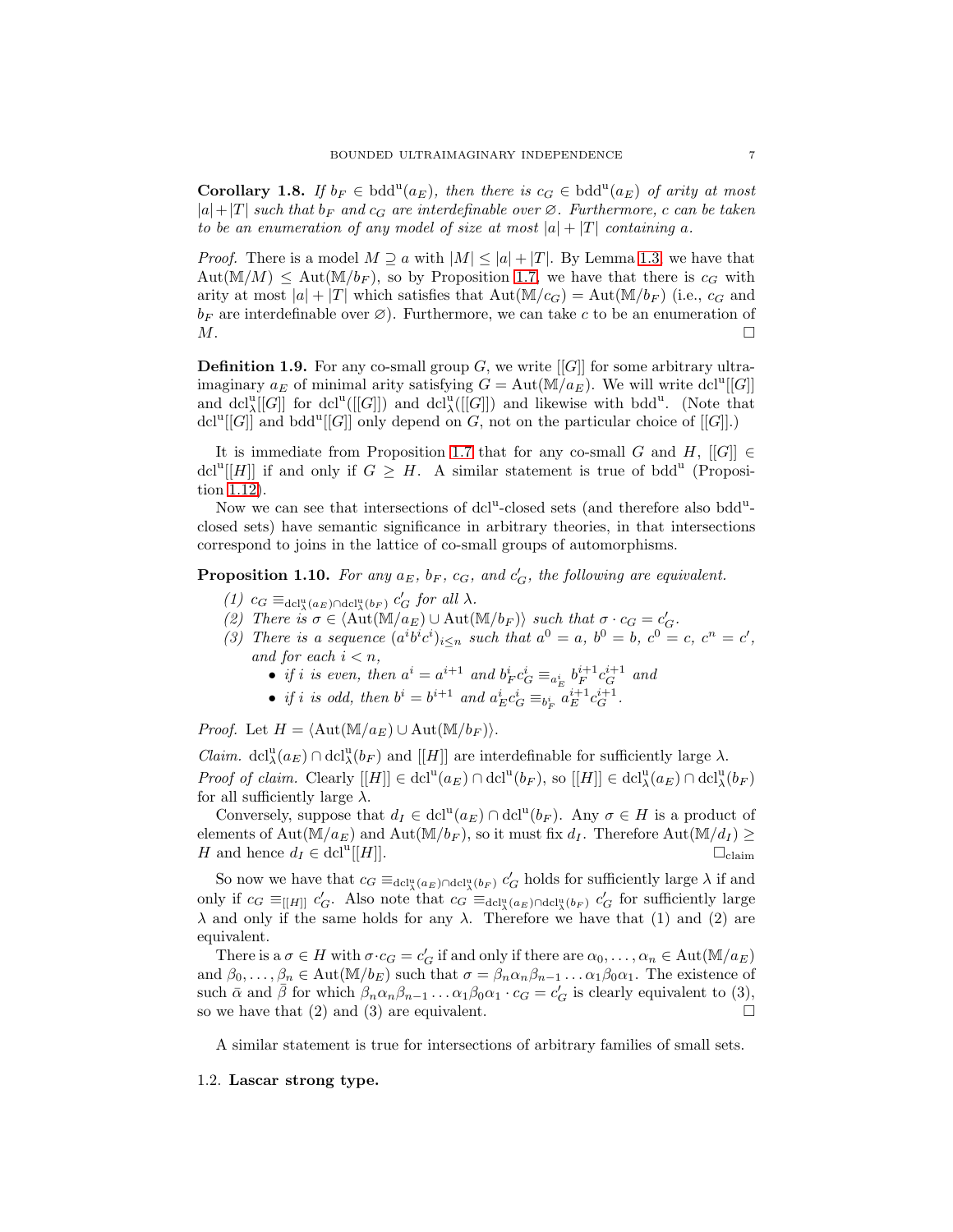**Definition 1.11.** For any co-small group  $G \leq Aut(M)$ , let  $G_f$  be the group generated by all groups of the form  $\text{Aut}(\mathbb{M}/M) \leq G$  with M a small model. For any ultraimaginary  $a_E$ , let  $\text{Aut}(\mathbb{M}/a_E) = \text{Aut}(\mathbb{M}/a_E)_f$ .

We say that  $b_F$  and  $c_F$  have the same Lascar strong type over  $a_E$ , written  $b_F \equiv_{a_E}^L$  $c_F$ , if there is  $\sigma \in \text{Autf}(\mathbb{M}/a_E)$  such that  $\sigma \cdot b_F = c_F$ .

<span id="page-7-0"></span>**Proposition 1.12.** For any co-small groups G and H,  $[[G]] \in \text{bdd}^u[[H]]$  if and only if  $G \geq H_f$ .

*Proof.* First note that for a model M, by Lemma [1.3,](#page-4-2) we have that  $[[G]] \in \text{bdd}^{\text{u}}(M)$ if and only if  $G \geq \text{Aut}(\mathbb{M}/M)$ . Therefore, for any model M with  $[[H]] \in \text{bdd}^{\text{u}}(M)$ , we must have that  $G \geq \text{Aut}(\mathbb{M}/M)$ . Since  $[[H]] \in \text{bdd}^u(M)$  if and only if  $H \geq$ Aut $(M/M)$ , we have that  $G \geq H_f$ .

Conversely, assume that  $G \geq H_f$ . This implies that for any small model M with  $[[H]] \in \text{bdd}^{\text{u}}(M)$ , we have  $H_f \geq \text{Aut}(\mathbb{M}/M)$ , so  $G \geq \text{Aut}(\mathbb{M}/M)$  and  $[[G]] \in$  $dcl<sup>u</sup>(M)$ . Fix some such model N. Assume for the sake of contradiction that  $[[G]] \notin \text{bdd}^u[[H]]$ . For any  $\lambda$ , we can find  $(\sigma_i)_{i \leq \lambda}$  in  $H = \text{Aut}(\mathbb{M}/[[H]])$  such that  $\sigma_i \cdot [[G]] \neq \sigma_j \cdot [[G]]$  for each  $i < j < \lambda$ . If  $\lambda$  is larger than  $2^{|N|+|T|}$ , there must be  $i < j < \lambda$  such that  $\sigma_i \cdot [[G]] \equiv_N \sigma_j \cdot [[G]]$ . Let  $N' = \sigma_i^{-1} \cdot N$ . N' is now a model satisfying  $\text{Aut}(\mathbb{M}/N') \leq G$ . So  $[[G]] \in \text{dcl}^{\mathfrak{u}}(N')$ , but  $[[G]] \equiv_{N'} \sigma_i^{-1} \sigma_j \cdot [[G]]$  and  $[[G]] \neq \sigma_i^{-1} \sigma_j \cdot [[G]],$  which is a contradiction.

An important fact about ultraimaginaries is that bdd<sup>u</sup> has the same relationship with Lascar strong type that bdd<sup>heq</sup> has with Kim-Pillay strong type.

For any  $a_E$  and  $b_F$ , by an abuse of notation, we'll write  $[b_F]_{\equiv_{a_E}^L}$  for  $[ab]_G$ , where  $G(ab, a'c')$  holds if and only if  $aEa'$  and  $b \equiv_{a_E}^L b'.$ 

<span id="page-7-1"></span>**Proposition 1.13.** For any ultraimaginaries  $a_E$ ,  $b_F$ , and  $c_F$ , the following are equivalent.

- (1)  $b_F \equiv_{a_E}^{\text{L}} c_F$ .
- (2)  $b_F \equiv_{\text{bdd}_\lambda^u(a_E)} c_F$  for all sufficiently large  $\lambda$ .
- $(3)$   $b_F \equiv_{\text{bdd}^{\text{u}}_{|a|+|T|}(a_E)} c_F$ .

*Proof.* To see that (1) implies (3), fix  $M \supseteq a$  and some automorphism  $\sigma \in$ Aut(M/M). By Lemma [1.3,](#page-4-2) we have that  $\text{Aut}(\mathbb{M}/M) \le \text{Aut}(\mathbb{M}/\text{bdd}^{\text{u}}_{|a|+|T|}(a_E)).$ Therefore  $b_F \equiv_{\text{bdd}_{|a|+|T|}(a_E)} \sigma \cdot b_F$ . By induction, we therefore have that  $b_F \equiv_{a_E}^{\text{L}} c_F$ implies  $b_F \equiv_{\text{bdd}^{\text{u}}_{|a|+|T|}(a_E)} c_F$ .

Corollary [1.8](#page-5-1) implies that Aut( $\mathbb{M}/\text{bdd}^{\mathfrak{u}}_{\lambda}(a_E)$ )  $\geq \text{Aut}(\mathbb{M}/\text{bdd}^{\mathfrak{u}}_{|a|+|T|}(a_E))$  for all  $\lambda$ , so (3) implies (2).

To see that (2) implies (1), note that  $[b_F]_{\equiv_{a_E}^L} \in \text{bdd}_{\lambda}^u(a_E)$  for some sufficiently large  $\lambda$ . Therefore if  $b_F \equiv_{\text{bdd}^\text{u}_{\lambda}(a_E)} c_F$ , we must have  $[b_F]_{\equiv_{a_E}^\text{L}} = [c_F]_{\equiv_{a_E}^\text{L}}$  or, in other words,  $b_F \equiv_{a_E}^{\text{L}}$  $c_F$ .

## 2. Bounded ultraimaginary independence

**Definition 2.1.** We write  $b_F \bigcup_{a_i}^{bu}$  $a_E^{\text{ou}} c_G$  to mean that  $\text{bdd}^{\text{u}}(a_E b_F) \cap \text{bdd}^{\text{u}}(a_E c_G) =$  $\text{bdd}^{\text{u}}(a_E).$ 

An easy argument shows that if  $c_G \in \text{bdd}^u(b_F)$  and  $b_F \in \text{bdd}^u(a_E)$ , then  $c_G \in$ bdd<sup>u</sup>( $a_E$ ). Note also that  $b_F \bigcup_{a_i}^{bu}$  $a_E$  c<sub>G</sub> if and only if bdd<sup>u</sup><sub> $\kappa$ </sub> $(a_E b_F) \cap \text{bdd}_{\kappa}^{\text{u}} (a_E c_G) =$ bdd<sup>u</sup><sub> $k$ </sub>( $a_E$ ) for all  $\kappa$ .  $\perp^{\text{bu}}$  satisfies some of the familiar properties of  $\perp^{\text{a}}$ .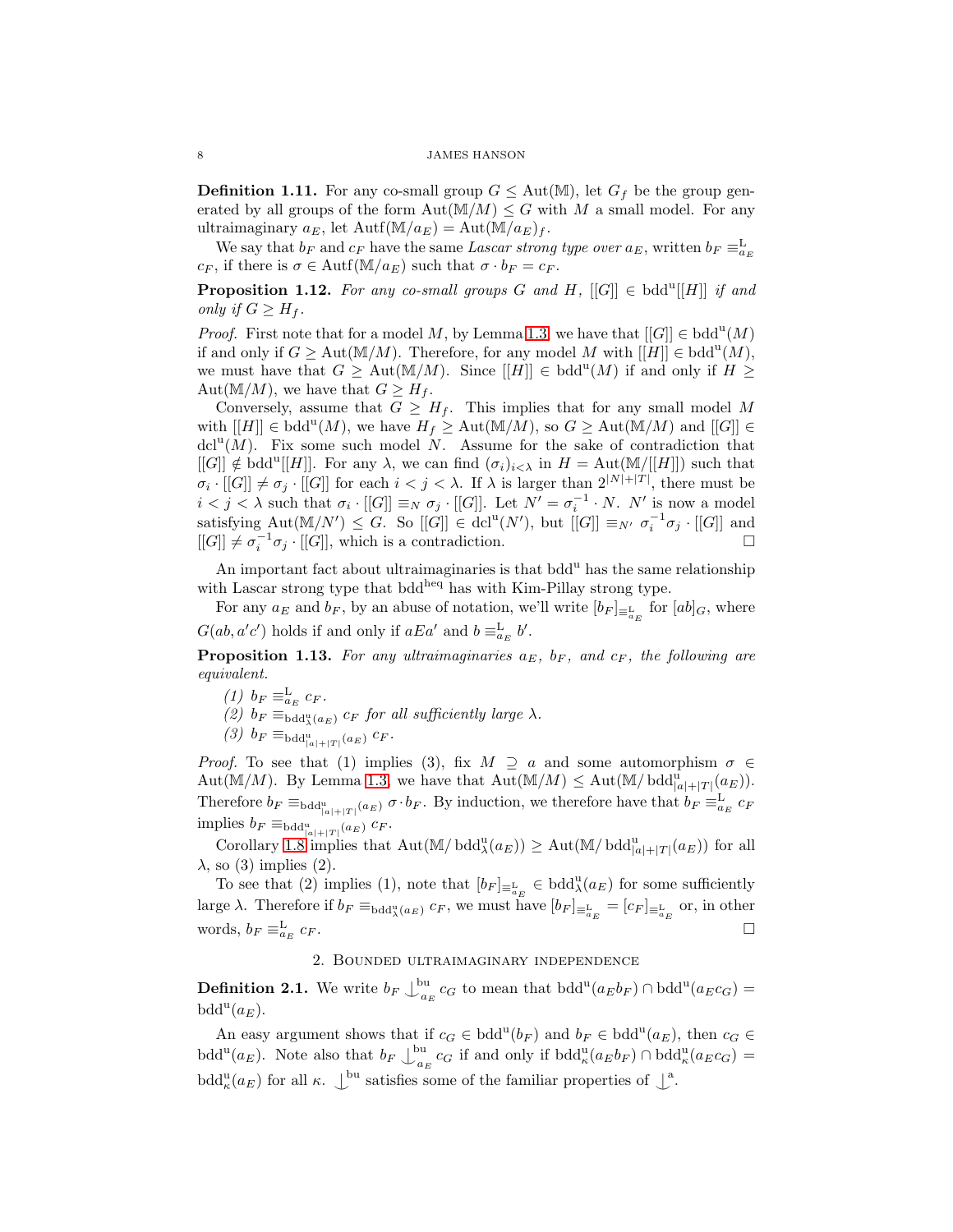**Proposition 2.2.** Fix ultraimaginaries  $a_E$ ,  $b_F$ ,  $c_G$ , and  $e_I$ .

- (Invariance) If  $a_E b_F c_G \equiv a'_E b'_F c'_G$ , then  $b_F \bigcup_{a_i}^{bu}$  $\frac{c_{a_E}}{c_{a_E}}$  c<sub>G</sub> if and only if  $b_F' \downarrow_{a_F'}^{\text{bu}}$  $a'_E$   $c'_G$ .
- (Symmetry)  $b_F \bigcup_{a_i}^{bu}$  $\frac{c_{G}}{a_{E}}$  c<sub>G</sub> if and only if  $c_{G} \bigcup_{a_{E}}^{b_{U}}$  $\int_{a_E}^{a_B} b_F.$
- (Monotonicity) If  $b_F c_G \bigcup_{a=1}^{\text{bu}}$  $\frac{du}{dx}$  d<sub>H</sub>e<sub>I</sub>, then  $b_F \bigcup_{a_F}^{bu}$  $\int_{a_E}^{a_H} dH$ .
- (Transitivity) If  $b_F \bigcup_{a_i}^{bu}$  $\frac{c_{\rm G}}{a_E}$  c<sub>G</sub> and  $d_H \bigcup_{a_B}^{\text{bu}}$  $\frac{c_{a}}{a_{E}b_{F}}$  c<sub>G</sub>, then  $b_{F}d_{H}\downarrow_{a_{F}}^{bu}$  $\frac{1}{a_E}$   $c_G$ .
- (Normality) If  $b_F \bigcup_{a_i}^{bu}$  $\int_{a_E}^{b_H} c_G$ , then  $a_E b_F \bigcup_{a_B}^{b_H}$  $a_E^{\text{ou}}$   $a_Ec_G$ .
- (Anti-reflexivity) If  $b_F \bigcup_{a_i}^{bu}$  $\int_{a_E}^{b_E} b_F$ , then  $b_F \in \text{bdd}^{\text{u}}(a_E)$ .

Proof. Everything except transitivity is immediate. For transitivity, assume that  $b_F\bigcup_{a_1}^{\text{bu}}$  $\frac{c_{G}}{a_{E}}$   $c_{G}$  and  $d_{H} \bigcup_{a_{H}}^{b_{H}}$  $\int_{a_E b_F}^{a_E} c_G$ . Let  $e_I$  be an element of bdd<sup>u</sup> $(a_E b_F d_H) \cap \text{bdd}^u(a_E c_G)$ . This implies that it is an element of bdd<sup>u</sup> $(a_E b_F d_H) \cap \text{bdd}^u(a_E b_F c_G)$ , so by assumption it is an element of bdd<sup>u</sup>( $a_E b_F$ ). But this means that it's in both bdd<sup>u</sup>( $a_E b_F$ ) and bdd<sup>u</sup>( $a_E c_G$ ), so by assumption again, it is an element of bdd<sup>u</sup>( $a_E$ ).

Part of the goal of this paper is to prove full existence and therefore also extension for  $\mathcal{L}^{\text{bu}}$  (although only over hyperimaginary bases).

- (Full existence over hyperimaginaries) For any set of hyperimaginaries A and ultraimaginaries  $b_E$  and  $c_F$ , there is  $c'_F \equiv_A c_F$  such that  $b_E \bigcup_A^{\text{bu}}$  $\int_A^{\infty} c'_F$ .
- (Extension over hyperimaginaries) For any set of hyperimaginaries  $A$  and ultraimaginaries  $b_E$ ,  $c_F$ , and  $d_G$ , if  $b_E \bigcup_{A}^{\text{bu}}$  $_{A}^{0u}c_{F}$ , then there is  $b_{E}' \equiv_{Ac_{F}} b_{E}$ such that  $b'_E \bigcup_{A}^{bu}$  $\int_A^{\infty} c_F d_G.$

Finite character fails very badly, of course. Local character seems unlikely except possibly in the presence of large cardinals. We do have some control over the relevant cardinalities, however.

<span id="page-8-1"></span>**Proposition 2.3.** For any  $a_E$ ,  $b_F$ , and  $c_G$ ,  $b_F \bigcup_{a_B}^{\text{bu}}$  $\int_{a_E}^{\infty} c_G \text{ if and only if } b \text{d}d^{\text{u}}_{\lambda}(a_E b_F) \cap$  $\text{bdd}^{\text{u}}_{\lambda}(a_E c_G) = \text{bdd}^{\text{u}}_{\lambda}(a_E), \text{ where } \lambda = |ab| + |T|.$ 

*Proof.* Let  $\lambda = |ab| + |T|$ . Clearly we have that if  $b_F \bigcup_{a_i}^{bu}$  $a_E^{\text{ou}} c_G$ , then  $\text{bdd}^{\text{u}}_{\lambda}(a_E b_F) \cap$  $\text{bdd}^{\text{u}}_{\lambda}(a_E c_G) = \text{bdd}^{\text{u}}_{\lambda}(a_E).$ 

Conversely, assume that  $b_F \int_{a_E}^{\text{bu}} c_G$ . There is some  $d_H \in (\text{bdd}^u(a_E b_F) \cap \text{bdd}^u(a_E c_G))\setminus$ bdd<sup>u</sup>( $a_E$ ). By Corollary [1.8,](#page-5-1) there is  $e_I$  of arity at most  $\lambda$  such that  $d_H$  and  $e_I$ are interdefinable. This means that  $e_I \in (bdd_\lambda^u(a_E b_F) \cap bdd_\lambda^u(a_E c_G)) \setminus bdd_\lambda^u(a_E)$ . Therefore bdd<sup>u</sup> $(a_E b_F) \cap \text{bdd}^{\text{u}}_{\lambda}(a_E c_G) \neq \text{bdd}^{\text{u}}_{\lambda}(a_E)$ .

<span id="page-8-0"></span>The following characterization of  $\mathcal{L}^{\text{bu}}$  (and the manner of proof) is essentially due to Wagner [\[13\]](#page-21-8).

**Proposition 2.4.** For any ultraimaginaries  $a_E$ ,  $b_F$ , and  $c_G$ , the following are equivalent.

- $(1)$   $b_F \bigcup_{a_1}^{bu}$  $\frac{1}{a_E}$   $c_G$ .
- (2) For any  $b'_F \equiv_{a_E}^L b_F$ , there are  $b^0, c^0, b^1, c^1, \ldots, c^{n-1}, b^n$  such that  $b^0 = b$ ,  $c^0 = c$ ,  $b^n = b'$ , and for each  $i < n$ ,  $b_F^i \equiv_{a_E c_G^i}^{\text{L}} b_F^{i+1}$  and  $c_G^i \equiv_{a_E b_F^{i+1}} c_G^{i+1}$  if  $i < n-1$ .
- (3)  $\langle \text{Autf}(\mathbb{M}/a_Eb_F) \cup \text{Autf}(\mathbb{M}/a_Ec_G) \rangle = \text{Autf}(\mathbb{M}/a_E).$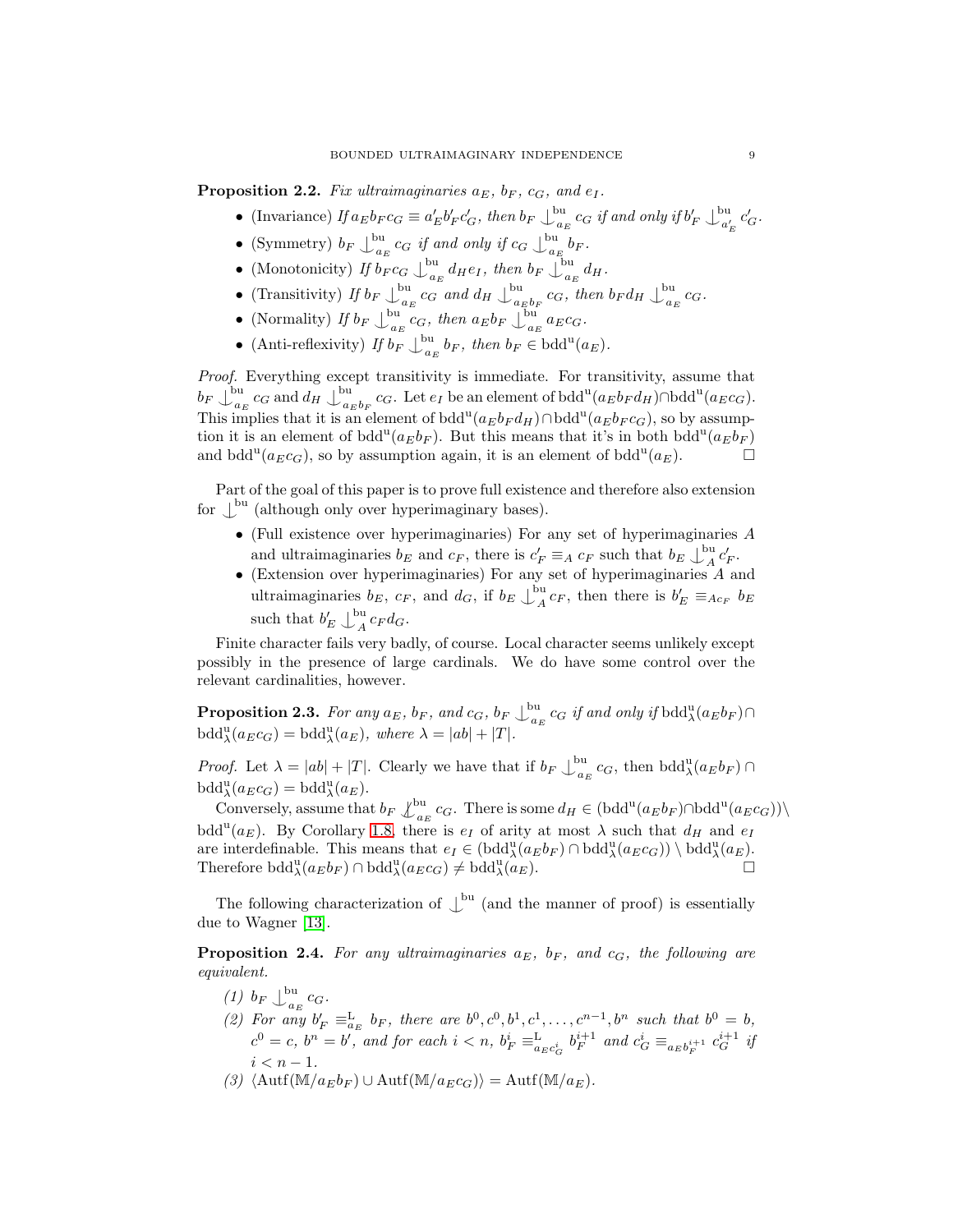Proof. The equivalence of (1) and (3) follows from Propositions [1.10](#page-6-0) and [1.13](#page-7-1) and the fact that intersections of bdd<sup>u</sup>-closed sets are bdd<sup>u</sup>-closed. These propositions also clearly give that (3) implies (2) (after some re-indexing of the relevant sequences).

So assume (2), but also assume for the sake of contradiction that (1) fails. Let  $d_H$ be an element of  $(\text{bdd}^u(a_E b_F) \cap \text{bdd}^u(a_E c_G)) \setminus \text{bdd}^u(a_E)$ . Since  $d_H$  is not bounded over  $a_E$ , there must be some  $d'_H \equiv_{a_E}^{\mathcal{L}} d_H$  such that  $d'_H \notin \text{bdd}^u(a_E b_E) \cap \text{bdd}^u(a_E c_G)$ . Find  $b'_F$  such that  $b_F d_H \equiv_{a_E}^L b'_F d'_H$ . Let  $b^0, c^0, b^1, c^1, \ldots, c^{n-1}, b^n$  be as in (2), with  $b^{n} = b'$ . Find  $d^{1/2}$ ,  $d^{1}$ ,  $d^{3/2}$ ,  $d^{2}$ , ...,  $d^{n-1/2}$ ,  $d^{n}$  such that  $d^{1/2} = d$  and for each  $i < n$ ,

- $b_F^i d_H^{i+1/2} \equiv_{a_E c_G^i}^{\text{L}} b_F^{i+1} d^{i+1}$  and
- $c_G^i d_H^{i+1} \equiv_{a_E b_F^{i+1}}^{L} c_G^{i+1} d_H^{i+3/2}$  if  $i < n-1$ . F

We now have that  $b'_F d'_H \equiv_{a_E}^L b_F d_H^n \equiv_{a_E}^L b'_F d_H^n$ , so in particular,  $d'_H \equiv_{a_E b'_F}^L d_H^n$ . But note that for each  $i < n$ , we have that

$$
\text{bdd}^{\text{u}}(a_E b_F^i) \cap \text{bdd}^{\text{u}}(a_E c_G^i) = \text{bdd}^{\text{u}}(a_E b_F^{i+1}) \cap \text{bdd}^{\text{u}}(a_E c_G^i)
$$

and, if  $i < n-1$ ,

$$
\text{bdd}^{\mathfrak{u}}(a_E b_F^{i+1}) \cap \text{bdd}^{\mathfrak{u}}(a_E c_G^i) = \text{bdd}^{\mathfrak{u}}(a_E b_F^{i+1}) \cap \text{bdd}^{\mathfrak{u}}(a_E c_G^{i+1}).
$$

Therefore  $d_H^n \in \text{bdd}^u(a_E b_F^n) \cap \text{bdd}^u(a_E c_G^{n-1}),$  so since  $d_H^n \equiv_{a_E b_F^n}^{\text{L}} d_H',$  we must also have  $d'_H \in \text{bdd}^u(a_E b_F^n) \cap \text{bdd}^u(a_E c_G^{n-1}) = \text{bdd}^u(a_E b_F) \cap \text{bdd}^u(a_E c_G)$ , which is a contradiction.

# 3. Full existence

We will use the tree bookkeeping machinery from [\[8\]](#page-21-5), with some minor extensions (the notation  $\mathcal{T}_{\alpha}^*$  and  $\mathcal{F}_{\alpha}$ ).

**Definition 3.1.** For any ordinal  $\alpha$ ,  $\mathcal{L}_{s,\alpha}$  is the language

 $\{\trianglelefteq, \wedge, \leq_{lex}, P_0, P_1, \ldots, P_\beta(\beta < \alpha), \ldots\},\$ 

with  $\leq$  and  $\lt_{lex}$  binary relations,  $\land$  a binary function, and each  $P_\beta$  a unary relation.

For any ordinal  $\alpha$ , we write  $\mathcal{T}_{\alpha}^*$  for the set of functions f with codomain  $\omega$  and finite support such that  $dom(f)$  is an end segment of  $\alpha$ . We write  $\mathcal{T}_{\alpha}$  for the set of functions  $f \in \mathcal{T}_{\alpha}^*$  with  $dom(f) = [\beta, \alpha)$  and  $\beta$  is not a limit ordinal. We write  $\mathcal{F}_{\alpha+1}$  (for forest) for  $\mathcal{T}_{\alpha+1} \setminus \{\emptyset\}.$ 

We interpret  $\mathcal{T}_{\alpha}^*$  and  $\mathcal{T}_{\alpha}$  as  $\mathcal{L}_{s,\alpha}$ -structures by

- $f \leq g$  if and only if  $f \subseteq g$ ;
- $f \wedge g = f \upharpoonright (\beta, \alpha) = g \upharpoonright (\beta, \alpha)$ , where  $\beta = \min \{ \gamma : f \upharpoonright (\gamma, \alpha) = g \upharpoonright (\gamma, \alpha) \}$  (with the understanding that  $\min \emptyset = \alpha$ ;
- $f \leq_{lex} g$  if and only if either  $f \leq g$  or f and g are  $\leq$ -incomparable, dom(f  $\wedge$  $g$ ) = [ $\gamma$ ,  $\alpha$ ), and  $f(\gamma) < g(\gamma)$ ; and
- $P_{\beta}(f)$  holds if and only if dom $(f) = [\beta, \alpha)$ .

We write  $\langle i \rangle$  for the element  $\{(\alpha, i)\}$  of  $\mathcal{T}_{\alpha}^*$ . For  $f \in \mathcal{T}_{\alpha}^*$  with  $\text{dom}(f) = [\beta + 1, \alpha)$ and  $i < \delta$ , we write  $f \sim \langle i \rangle$  for the function  $f \cup \{(\beta, i)\}\$ . In general, we write  $\langle i \rangle \frown f$  for the element of  $\mathcal{T}^*_{\alpha+1}$  given by  $f \cup \{(\alpha,i)\}$ .<sup>[7](#page-9-0)</sup>

<span id="page-9-0"></span><sup>&</sup>lt;sup>7</sup>Note that when  $\alpha$  is a non-limit ordinal,  $\langle i \rangle$  is an element of  $\mathcal{T}_{\alpha}$ . When  $f \in \mathcal{T}_{\alpha}$  and  $f \sim \langle i \rangle$ is defined, then  $f \frown \langle i \rangle \in \mathcal{T}_{\alpha}$ . Likewise, if  $f \in \mathcal{T}_{\alpha+1}$ , then  $\langle i \rangle \frown f \in \mathcal{T}_{\alpha}$ .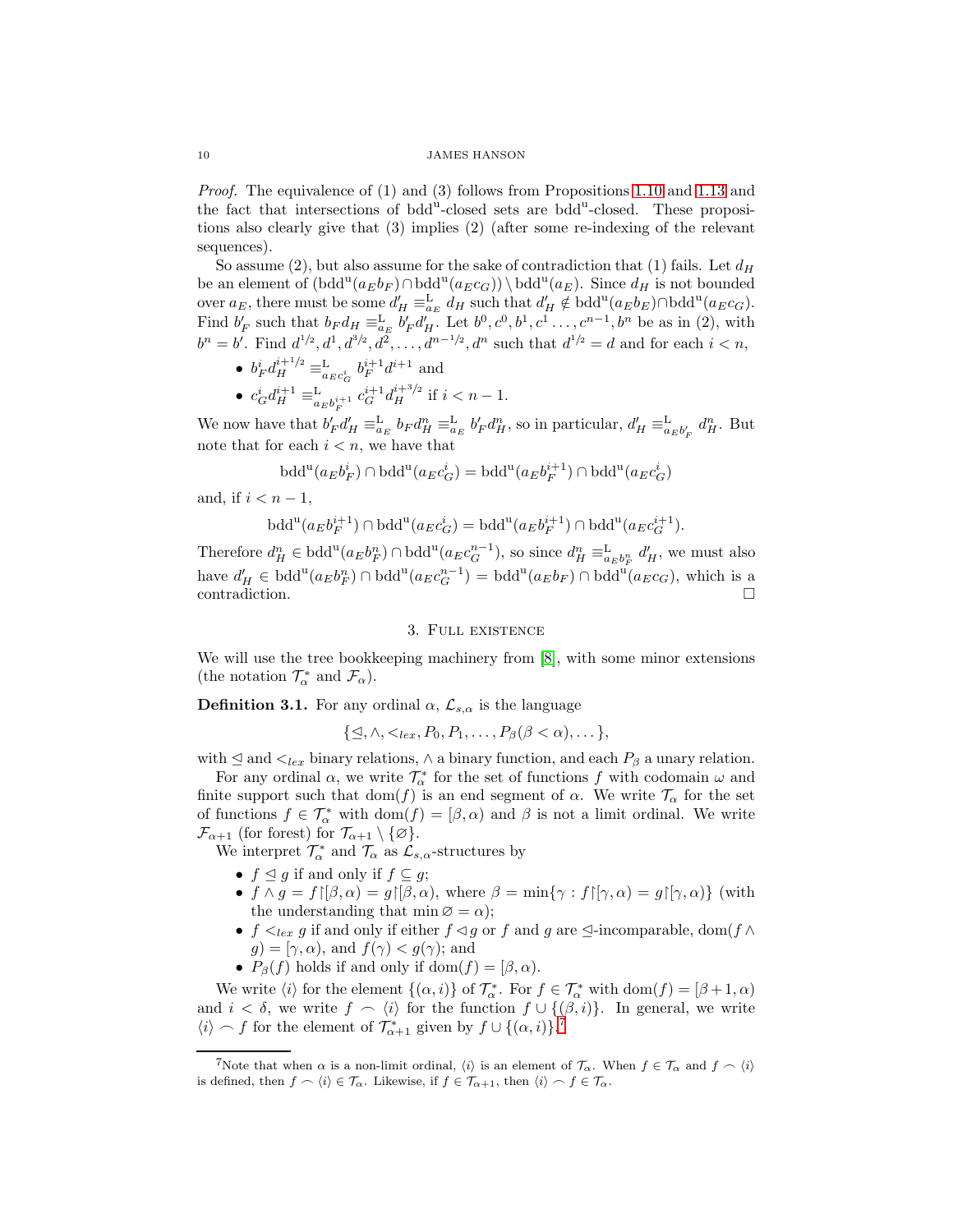For  $\alpha < \beta$ , we define the canonical inclusion map  $\iota_{\alpha\beta} : \mathcal{T}_{\alpha} \to \mathcal{T}_{\beta}$  by  $\iota_{\alpha\beta}(f) =$  $f \cup \{(\gamma, 0) : \gamma \in \beta \setminus \alpha\}.$  (Note that  $\iota_{\alpha, \alpha+1}(f) = \langle 0 \rangle \frown f.$ )

For  $\beta < \alpha$ , we write  $\zeta_{\beta}$  for the function whose domain is  $[\beta, \alpha)$  with the property that  $\zeta_{\beta}(\gamma) = 0$  for all  $\gamma \in [\beta, \alpha)$ .

Given a family  $(b_f)_{f \in X}$ , we may refer to it briefly as  $b_{\in X}$ .

**Definition 3.2.** We say that a tree  $(b_f)_{f \in \mathcal{T}_\alpha}$  is *s*-indiscernible over A if for any tuples  $f_0 \ldots f_{n-1}$  and  $g_0 \ldots g_{n-1}$  in  $\mathcal{T}_{\alpha}$  with  $f_0 \ldots f_{n-1} \equiv q^f \ g_0 \ldots g_{n-1}, b_{f_0} \ldots b_{f_{n-1}} \equiv_A$  $b_{g_0} \ldots b_{g_{n-1}}$ , where quantifier-free type is in the language  $\mathcal{L}_{s,\alpha}$ . (Note that this does not entail that  $b_f$ 's on different levels have the same length as tuples.) We also say that  $(b_f)_{f \in \mathcal{F}_{\alpha}}$  is s-indiscernible over A (for  $\alpha$  a non-limit) if it is s-indiscernible after adding a root node  $b_{\zeta_{\alpha}} = \varnothing$ .

Given  $f \in \mathcal{T}_{\alpha}$ , we write  $b_{\beta}f$  to refer to some fixed enumeration of the set  $\{b_q :$  $g \in \mathcal{T}_{\alpha}, f \leq g$ . In particular, we choose this enumeration in a uniform way so that if  $(b_f)_{f \in \mathcal{T}_{\alpha}}$  is s-indiscernible over A, then for any f of successor length, the sequence  $(b_{f\frown\langle i\rangle})_{i\leq\omega}$  is A-indiscernible. When f is an element of  $\mathcal{T}^*_{\alpha}$ , we will also write, by an abuse of notation,  $b_{\triangleright f}$  for some fixed enumeration of the set  ${b_g : g \in \mathcal{T}_{\alpha}, f \subseteq g}$ . One particular example of this will be sequences of the form  $(b_{\delta_{\alpha+1} \frown \langle i \rangle})_{i \leq \omega}$ , where  $\alpha$  is a limit ordinal. This is essentially the only situation in which we need to consider  $\mathcal{T}_{\alpha}^*$ .

Note that for a limit ordinal  $\alpha$ ,  $(b_f)_{f \in \mathcal{T}_\alpha}$  is s-indiscernible over A if and only if  $(b_f)_{f\in\iota_{\beta,\alpha}(\mathcal{T}_{\beta})}$  is s-indiscernible over A for every  $\beta<\alpha$ .

<span id="page-10-0"></span>We will also need the following fact.

**Fact 3.3** (Modeling property for s-indiscernibles [\[9,](#page-21-10) Thm. 4.3]). Let X be  $\mathcal{T}_{\alpha}$  or  $\mathcal{F}_{\alpha}$ . For any  $(b_f)_{f\in X}$  and any set A of **hyper**imaginaries, there is a family of tuples  $(c_f)_{f\in X}$  that is s-indiscernible over A and locally based on  $b_{\in X}$  (i.e., for any finite tuple  $f_0 \ldots f_{n-1}$  from  $X$  and any neighborhood  $U$  of  $\text{tp}(c_{f_0} \ldots c_{f_{n-1}}/A)$  (in the appropriate type space), there is a tuple  $g_0 \dots g_{n-1}$  from X such that  $f_0 \dots f_{n-1} \equiv q^f$  $g_0 \dots g_{n-1}$  and  $tp(b_{g_0} \dots b_{g_{n-1}}) \in U$ .

Note that while Fact [3.3](#page-10-0) is normally formulated for discrete logic, the corresponding statement in continuous logic (and therefore also for hyperimaginaries) follows easily from a very soft general argument: Given a metric structure M and a tree  $(b_f)_{f\in X}$  of elements of M, pass to a discretization of the theory and apply [\[9,](#page-21-10) Thm. 4.3] there. Then take the resulting s-indiscernible family back to the original continuous theory. (See [\[7\]](#page-21-11) for details regarding this kind of construction.)

Now we are ready to prove full existence for  $\mathcal{L}^{\mathbf{b}\mathbf{u}}$ , but we will take the opportunity to prove a certain technical strengthening which we will need later, in the construction of  $\bigcup^{\text{bu}}$ -Morley trees.

<span id="page-10-1"></span>**Lemma 3.4.** If  $(b_f)_{f \in \mathcal{T}_\alpha}$  is a tree of real elements that is s-indiscernible over a set of **hyperimaginaries** A, then there is a  $\gamma > \alpha$  and a tree  $(e_f)_{f \in \mathcal{T}_{\gamma+1}}$  such that

- $e \in \mathcal{T}_{\gamma+1}$  is s-indiscernible over A,
- for each  $f \in \mathcal{T}_{\alpha}, b_f = e_{\iota_{\alpha, \gamma+1}(f)},$  and
- $e_{\geq \zeta_{\alpha}} \bigcup_{A}^{\text{bu}}$  $A^{\mu}_{A}e_{\geq h}$ , where dom $(h) = [\alpha, \gamma + 1)$ ,  $h(\delta) = 0$  for all  $\delta \in [\alpha, \gamma)$ , and  $h(\gamma)=1.$

(Note that  $e_{\geq \zeta_{\alpha}}$  is the original tree.)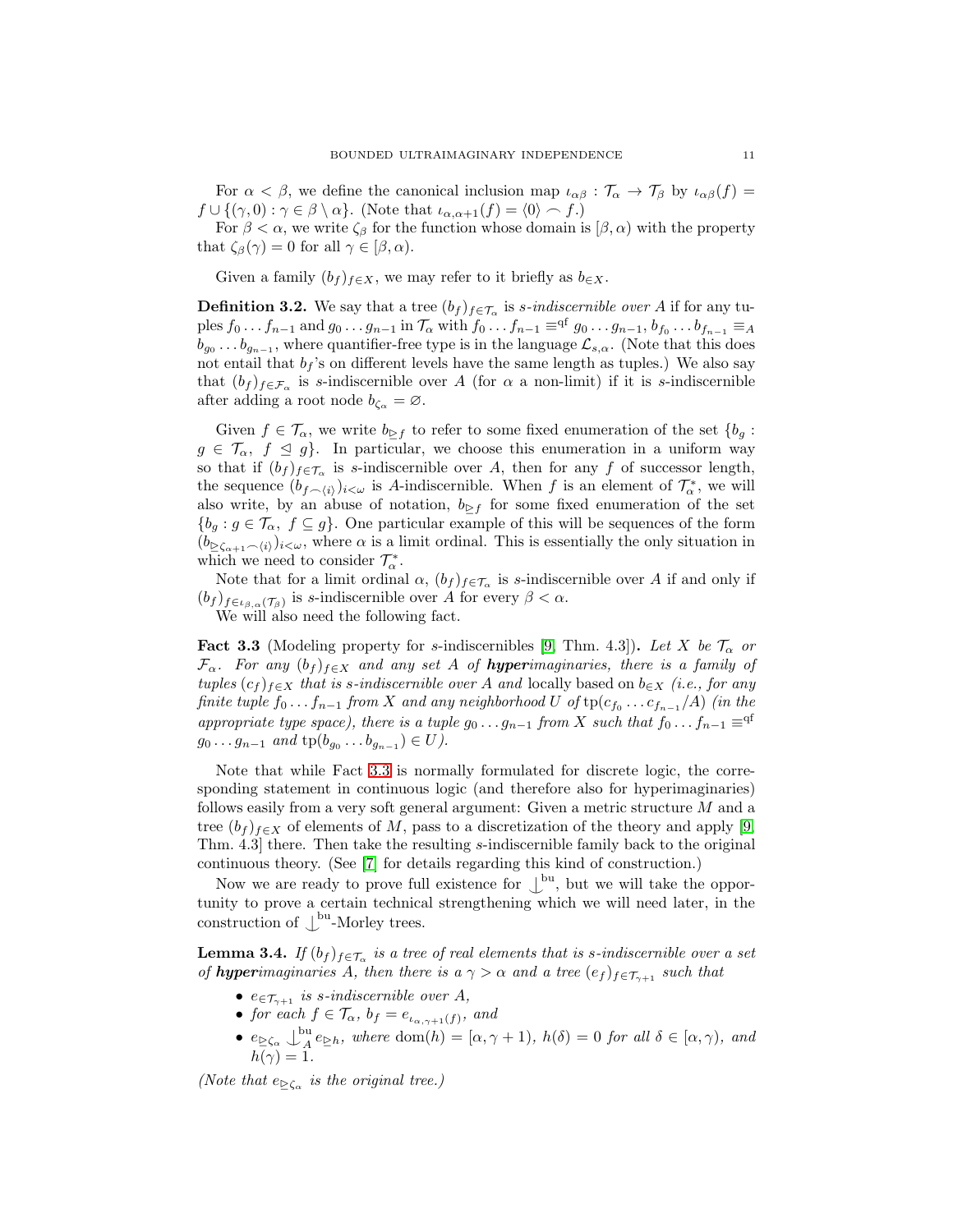*Proof.* If  $b_{\in \mathcal{T}_{\alpha}} \in \text{acl}(A)$ , then the statement is trivial, so assume that  $b_{\in \mathcal{T}_{\alpha}} \notin \text{acl}(A)$ .

Fix  $\lambda = |Ab_{\epsilon}\tau_{\alpha}| + |T|$ . By Proposition [2.3,](#page-8-1) we have that that  $b_{\epsilon}\tau_{\alpha} \downarrow^{\text{bu}}_A$  $\frac{a}{A}c$  if and only if  $\mathrm{bdd}^{\mathrm{u}}_{\lambda}(Ab_{\epsilon\mathcal{T}_{\alpha}}) \cap \mathrm{bdd}^{\mathrm{u}}_{\lambda}(Ac) = \mathrm{bdd}^{\mathrm{u}}_{\lambda}(A)$  for any c. Let  $\mu = |\mathrm{bdd}^{\mathrm{u}}_{\lambda}(Ab_{\epsilon\mathcal{T}_{\alpha}}) \setminus$  $\text{bdd}^{\text{u}}_{\lambda}(A)|.$ 

We will build a family  $(e_f : f \in \iota_{\gamma+1,\mu^+}(\mathcal{T}_{\gamma+1}))$  inductively, where  $\gamma$  is some successor ordinal less than  $\mu^+$ . By an abuse of notation, we will systematically conflate the sets  $\iota_{\alpha\mu^+}(\mathcal{T}_{\alpha})$  and  $\mathcal{T}_{\alpha}$  (and likewise for  $\iota_{\alpha\mu^+}(\mathcal{F}_{\alpha+1})$  and  $\mathcal{F}_{\alpha+1}$ ) for all  $\alpha < \mu^{+,8}$  $\alpha < \mu^{+,8}$  $\alpha < \mu^{+,8}$  Note that in general this will mean that  $e_{\geq \zeta_{\beta}}$  is the same thing as  $e_{\in \mathcal{T}_{\beta}}$ .

Let  $e_f = b_f$  for all  $f \in \mathcal{T}_{\alpha}$ . Since  $b_{\in \mathcal{T}_{\alpha}} \notin \operatorname{acl}(A)$ , we can find a family  $(d_f)_{f \in \mathcal{F}_{\alpha+1}}$ extending  $e_{\in \mathcal{T}_{\alpha}}$  such that  $(d_{\geq \zeta_{\alpha+1} \frown \langle i \rangle})_{i \leq \omega}$  is a non-constant A-indiscernible se-quence. By Fact [3.3,](#page-10-0) we can define  $e_f$  for all  $f \in \mathcal{F}_{\alpha+1}$  in such a way that the family  $e_{\in \mathcal{F}_{\alpha+1}}$  is locally based on  $d_{\in \mathcal{F}_{\alpha+1}}$ . In particular,  $(e_{\geq \zeta_{\alpha+1} \frown \langle i \rangle})_{i \leq \omega}$  will be a non-constant A-indiscernible sequence.

At successor stage  $\beta + 1 \ge \alpha$ , assume that we have defined  $e_f$  for all  $f \in \mathcal{F}_{\beta+1}$ and that the family  $(e_f)_{f \in \mathcal{F}_{\beta+1}}$  is s-indiscernible over A. If there is no  $d_E \in$  $\text{bdd}^{\text{u}}_{\lambda}(Ab_{\epsilon T_{\alpha}}) \setminus \text{bdd}^{\text{u}}_{\lambda}(A)$  such that the family  $(e_f)_{f \in \mathcal{F}_{\beta+1}}$  is s-indiscernible over Ad, let  $e_{\zeta_{\beta+1}} = \emptyset$  and  $\gamma = \beta$  and halt the construction. Otherwise, let  $e_{\zeta_{\beta+1}} = d$ . For later reference, let  $E_{\beta+1}$  be E. Note that the family  $e_{\epsilon}\tau_{\beta+1}$  is s-indiscernible over A. Since  $d_E \notin \text{bdd}_{\lambda}^{\text{u}}(A)$ , we can find, by Proposition [1.4,](#page-4-1) a sequence  $(\sigma_i)_{i \leq \omega}$  of elements of Aut(M/A) such that for each  $i < j < \omega$ ,  $(\sigma_i \cdot d) \mathcal{E}_{\beta+1}(\sigma_j \cdot d)$ . Now chose  $(e_f)_{f \in \mathcal{F}_{\beta+2}}$  in such a way that  $e_{\in \mathcal{F}_{\beta+2}}$  extends what was already defined, is s-indiscernible over A, and is locally based on the family  $(c_f)_{f \in \mathcal{F}_{\beta+2}}$  defined by  $c_{\langle i \rangle \sim f} = \sigma_i \cdot e_f$  for all  $f \in \mathcal{T}_{\beta+1}$  (which is possible by Fact [3.3\)](#page-10-0). In particular, note that for any  $i < j < \omega$ , we still have that  $(e_{\zeta_{\beta+2} \frown \langle i \rangle}, e_{\zeta_{\beta+2} \frown \langle j \rangle}) \equiv_A (d, \sigma_1 \cdot d)$  and so, in particular,  $e_{\zeta_{\beta+2} \frown \langle i \rangle} \mathbf{E}_{\beta+1} e_{\zeta_{\beta+2} \frown \langle i \rangle}$ .

At limit stage  $\beta$ , given  $e_{\in \mathcal{T}_{\beta}}$ , note that this family is automatically s-indiscernible over A. Extend it to a family  $e \in \mathcal{F}_{\beta+1}$  that is s-indiscernible over A. (This is always possible.)

*Claim.* For any  $\beta < \delta < \mu^+$ , if  $E_{\beta+1} = E_{\delta+1}$ , then  $e_{\zeta_{\beta+1}} \mathcal{F}_{\beta+1} e_{\zeta_{\delta+1}}$ . *Proof of claim.* The sequence  $(e_{\zeta_{\beta+2}-\langle i \rangle})_{i<\omega}$  is  $e_{\zeta_{\delta+1}}$ -indiscernible. Since

$$
e_{\zeta_{\beta+2} \frown \langle 0 \rangle} \mathcal{L}_{\beta+1} e_{\zeta_{\beta+2} \frown \langle 1 \rangle},
$$

it must be the case that  $e_{\zeta_{\delta+1}} \not\!\!E_{\beta+1} e_{\zeta_{\beta+2} \frown \langle i \rangle}$  for all  $i < \omega$ .

Let g be the partial function taking  $\beta$  to  $[e_{\zeta_{\beta+1}}]_{E_{\beta+1}}$ . By the claim, this is an injection into  $\text{bdd}^{\text{u}}_{\lambda}(Ab_{\epsilon T_{\alpha}}) \setminus \text{bdd}^{\text{u}}_{\lambda}(A)$ . By the choice of  $\mu$ , g's domain cannot be cofinal in  $\mu^+$ , so the construction must have halted at some  $\gamma < \mu^+$ .

Extend  $e_{\in \mathcal{T}_{\gamma}}$  to  $e_{\in \mathcal{F}_{\gamma+1}}$  in such a way that the resulting family is s-indiscernible over A. Set  $e_{\zeta_{\gamma+1}} = \emptyset$ . Let h be the function with domain  $[\alpha, \gamma + 1]$  such that  $h(\delta) = 0$  for all  $\delta \in [\alpha, \gamma)$  and  $h(\gamma) = 1$ .

Claim. For any  $d_E \in \text{bdd}^{\text{u}}_{\lambda}(Ae_{\geq \zeta_{\alpha}}) \setminus \text{bdd}^{\text{u}}_{\lambda}(A), d_E \notin \text{bdd}^{\text{u}}_{\lambda}(Ae_{\geq h}).$ 

Proof of claim. Assume that there is some  $d_E \in (\text{bdd}_{\lambda}^{\text{u}}(Ae_{\geq \zeta_{\alpha}}) \cap \text{bdd}_{\lambda}^{\text{u}}(Ae_{\geq h}))$ bdd<sup>u</sup>(A). By basic properties of s-indiscernibility,  $e_{\in \mathcal{T}_{\gamma}}$  is s-indiscernible over  $Ae_{\geq h}$ . By Fact [3.3,](#page-10-0) we can find a tuple  $e' \equiv_A e \in \tau_\gamma$  such that  $e \in \mathcal{F}_{\gamma+1}$  is s-indiscernible over

<span id="page-11-0"></span><sup>&</sup>lt;sup>8</sup>Note that the  $\zeta_{\beta}$  and  $f \sim \langle i \rangle$  notations are consistent with this conflation but also that the  $\langle i \rangle \frown f$  notation is *not*.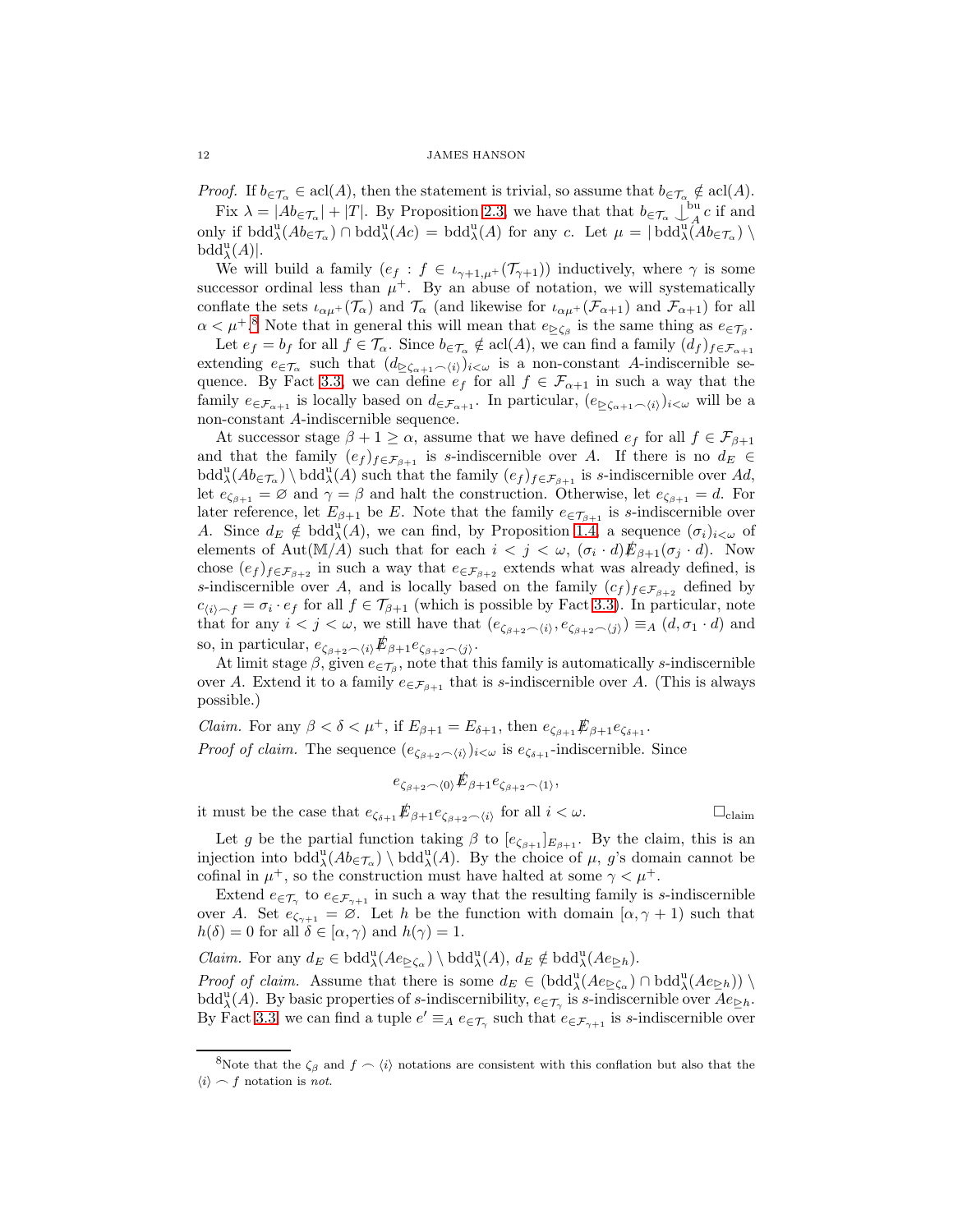Ae'. We can also find a model  $M \supseteq Ae'$  with  $|M| = \lambda$  such that  $e_{\in \mathcal{F}_{\gamma+1}}$  is sindiscernible over  $M$ . By Corollary [1.8,](#page-5-1) there is an invariant equivalence relation F such that  $[M]_F$  and  $d_E$  are interdefinable over  $\varnothing$ . This implies that  $[M]_F \in$  $\text{bdd}^{\text{u}}_{\lambda}(Ae_{\geq\zeta_{\alpha}})\setminus\text{bdd}^{\text{u}}_{\lambda}(A)$ , but this contradicts the fact that the construction halted at step  $\gamma$ .  $\Box$ <sub>claim</sub>

So, by the claim, we have that  $\text{bdd}^{\text{u}}_{\lambda}(Ae_{\geq \zeta_{\alpha}}) \cap \text{bdd}^{\text{u}}_{\lambda}(Ae_{\geq h}) = \text{bdd}^{\text{u}}_{\lambda}(A)$ . Therefore, by the choice of  $\lambda$ ,  $e_{\geq \zeta_{\alpha}} \bigcup_{A}^{\text{bu}}$  $A^{\text{ou}}e_{\geq h}$ , as required.

<span id="page-12-0"></span>Theorem 3.5 (Full existence). For any set of hyperimaginaries A and real tuples b and c, there is  $b' \equiv_A b$  such that  $b' \bigcup_A^{\text{bu}}$  $A^{\text{u}}$ c.

*Proof.* It is sufficient to show this in the special case that  $b = c$ . Specifically, given d and e, if we can find  $d'e' \equiv_A de$  such that  $d'e' \bigcup_A^{\text{bu}}$  $A^{\text{out}}_A$  de, then we have  $d' \downarrow^{\text{bu}}_A$  $A^{\mu}$ e by monotonicity. So fix a set of hyperimaginaries  $A$  and a real tuple  $b$ . We can now apply Lemma [3.4](#page-10-1) to the family  $(b_f)_{f \in \mathcal{T}_0}$  with  $b_\emptyset = b$  to get a family  $(e_f)_{f \in \mathcal{T}_{\gamma+1}}$  such that  $e_{\zeta_0} = b$  for some  $f \in \mathcal{T}_{\gamma+1}$ ,  $b \equiv_A b_f$  and  $b \downarrow_A^{\text{bu}}$  $_{A}^{\text{ou}}b_f$ . Let  $\sigma$  be an automorphism fixing A taking  $b_f$  to b. We then have that  $b' = \sigma \cdot b$  is the required element, and we are done.

<span id="page-12-1"></span>Corollary 3.6. For any set of hyperimaginaries A and any ultraimaginaries  $b_E$ and  $c_F$ , there is  $b'_E \equiv_A b_E$  such that  $b'_E \downarrow_A^{\text{bu}}$  $A^{u}$ <sub> $A$ </sub> $c_F$ .

*Proof.* Apply Theorem [3.5](#page-12-0) to b and c to get  $b' \equiv_A b$  such that  $b' \perp_A^{\text{bu}}$  $A^{\mu}$ c. We then have that  $\text{bdd}^{\text{u}}(b') \bigcup_{A}^{\text{bu}}$  $_{A}^{\text{ou}}$  bdd<sup>u</sup>(*c*), so by monotonicity,  $b_{E}^{\prime} \downarrow_{A}^{\text{bu}}$  $A^{cu}$   $c_F$ .

Corollary 3.7 (Extension). For any set of hyperimaginaries A and any ultraimaginaries  $b_E$ ,  $c_F$ , and  $d_G$ , if  $b_E \bigcup_{A}^{\text{bu}}$  $A_{A}^{(0)}c_{F}$ , then there is  $b_{E}' \equiv_{Ac_{F}} b_{E}$  such that  $b_E' \bigcup_{A}^{\text{bu}}$  $\int_A^{\infty} c_F d_G$ .

*Proof.* By Corollary [3.6,](#page-12-1) we can find  $b'_E \equiv_{Ac_F} b$  such that  $b'_E \downarrow_A^{\text{bu}}$  $\int_{Ac_F}^{W} dG$ . By symmetry and transitivity, we have that  $b'_E \downarrow_A^{\text{bu}}$  $A^{\text{ou}}$   $c_F d_G$ .

Compactness is very essential in the proof of Fact [3.3](#page-10-0) and therefore also Theorem [3.5,](#page-12-0) which raises the following question.

Question 3.8. Does Theorem [3.5](#page-12-0) hold when A is a set of ultraimaginaries?

4. TOTAL  $\bigcup^{\text{bu}}$ -MORLEY SEQUENCES

**Definition 4.1.** A  $\bigcup_{k=1}^{\infty}$  *Morley sequence over A* is an *A*-indiscernible sequence  $(b_i)_{i < \omega}$  such that  $b_i \downarrow_A^{\text{bu}}$  $\int_A^{\infty} b_{\leq i}$  for each  $i < \omega$ .

A weakly total  $\bigcup_{\alpha}^{\text{bu}}$ -Morley sequence over A is an A-indiscernible sequence  $(b_i)_{i<\omega}$ such that for any finite I and any J (of any order type), if  $I + J \equiv_A^{\text{EM}} b_{\lt \omega}$ , then  $I \bigcup_{A}^{\text{bu}}$  $\int_A^{\infty} J.$ 

A total  $\bigcup_{i=1}^{\infty}$  *Morley sequence over* A is an A-indiscernible sequence  $(b_i)_{i \leq \omega}$  such that for any I and J (of any order type), if  $I + J \equiv^{\text{EM}}_A b_{\lt \omega}$ , then  $I \downarrow^{\text{bu}}_A$  $\mathcal{A}^{(1)}$  J.

We could write down stronger and weaker forms of the  $\mathcal{L}^{\text{bu}}$ -Morley condition, but we are really only interested in total  $\bigcup^{\text{bu}}$ -Morley sequences, as they seem to be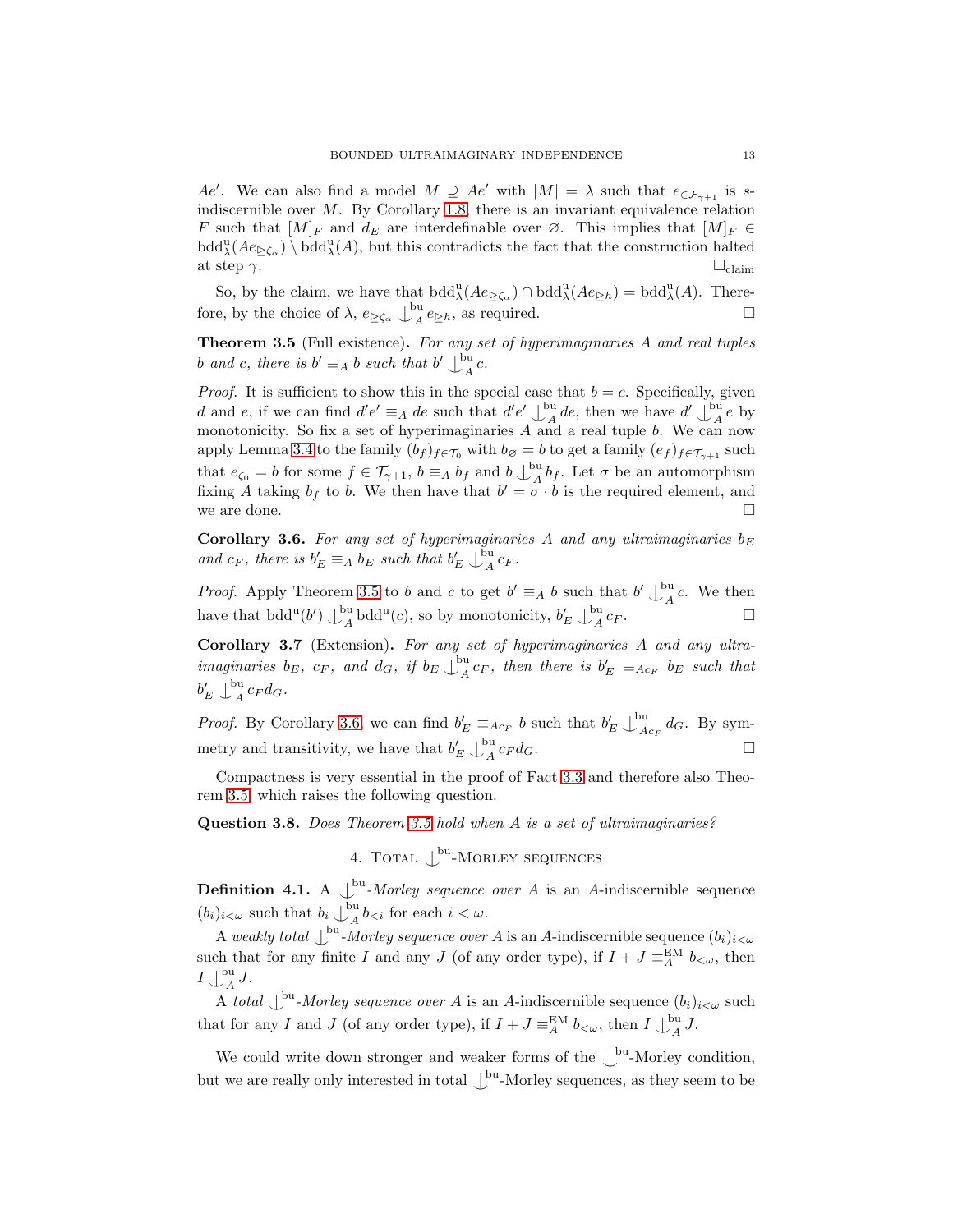a fairly robust class (see Theorem [4.8\)](#page-14-0). Weakly total  $\bigcup^{\text{bu}}$ -Morley sequences seem to be the best we can get without large cardinals, however, which does raise the following question.

Question 4.2. Is every weakly total  $\int^{bu}$ -Morley sequence a total  $\int^{bu}$ -Morley sequence?

<span id="page-13-1"></span>One immediate property of total  $\bigcup^{\text{bu}}$ -Morley sequences is that they act as universal witnesses of Lascar strong type in a strong way.

**Proposition 4.3.** For any A and b, if there is a total  $\int_{-\infty}^{\infty}$ -Morley sequence  $(b_i)_{i<\omega}$ over A with  $b_0 = b$ , then for any b',  $b' \equiv_A^L b$  if and only if there are  $I_0, J_0, I_1, \ldots, J_{n-1}, I_n$ such that  $b \in I_0$ ,  $b' \in I_n$ , and, for each  $i < n$ ,  $I_i + J_i$  and  $I_{i+1} + J_i$  are both Aindiscernible and have the same EM-type as  $b_{\leq \omega}$ .

*Proof.* Let  $I = (b_i)_{i \leq \omega}$ . We only need to prove that if  $b' \equiv_A^L b$ , then the required configuration exists. Choose I' so that  $bI \equiv_A^L b'I'$ . Then the required configuration exists by Proposition [1.10.](#page-6-0)

A similar statement is true for weakly total  $\bigcup^{\text{bu}}$ -Morley sequences, which we will state in Corollary [4.17](#page-18-1) after we have shown that weakly total  $\bigcup^{\text{bu}}$ -Morley sequences always exist without set-theoretic hypotheses.

# 4.1. Characterization of total  $\int_{0}^{\text{bu}}$ -Morley sequences.

**Definition 4.4.** For any set of parameters A, we write  $\approx_A$  for the transitive closure of the relation  $I \sim_A J$  that holds if and only if I and J are infinite and either  $I + J$ or  $J + I$  is an A-indiscernible sequence.

By an abuse of notation, we write  $[I]_{\approx_A}$  for the ultraimaginary  $[AI]_E$ , where E is the equivalence relation on tuples of the same length as  $AI$  such that  $E(AI, BJ)$ holds if and only if  $A = B$  in our fixed enumeration and  $I \approx_A J$ .

Note that we do not in general require that  $I$  and  $J$  have the same order type.

<span id="page-13-0"></span>We will also need an appropriate Lascar strong type generalization of Ehrenfeucht-Mostowski type.

**Definition 4.5.** Given two A-indiscernible sequences I and J, we say that I and J have the same Lascar-Ehrenfeucht-Mostowski type (or LEM-type) over A, written  $I \equiv_A^{\text{LEM}} J$ , if there is some  $J' \equiv_A^{\text{L}} J$  such that  $I + J'$  is A-indiscernible.

<span id="page-13-2"></span>**Lemma 4.6.** For any infinite order types O and O',  $I \approx_A J$  if and only if there are  $K_0, L_0, K_1, \ldots, L_{n-1}, K_n$  such that

- $K_0 = I$  and  $K_n = J$ ,
- for  $0 < i < n$ ,  $K_i$  is a sequence of order type O,
- for  $i < n$ ,  $L_i$  is a sequence of order type  $O'$ , and
- for  $i < n$ ,  $K_i + L_i$  and  $K_{i+1} + L_i$  are A-indiscernible.

*Proof.* The  $\Leftarrow$  direction is obvious.

For the  $\Rightarrow$  direction, we will proceed by induction. First assume that  $I \sim_A J$ . If  $I + J$  is A-indiscernible, then find L of order type O' such that  $I + J + L$  is A-indiscernible. We then have that  $I + L$  and  $J + L$  are A-indiscernible. If  $J + I$  is A-indiscernible, then find L of order type O' such that  $J+I+L$  is A-indiscernible. We then have that  $I + L$  and  $J + L$  are A-indiscernible.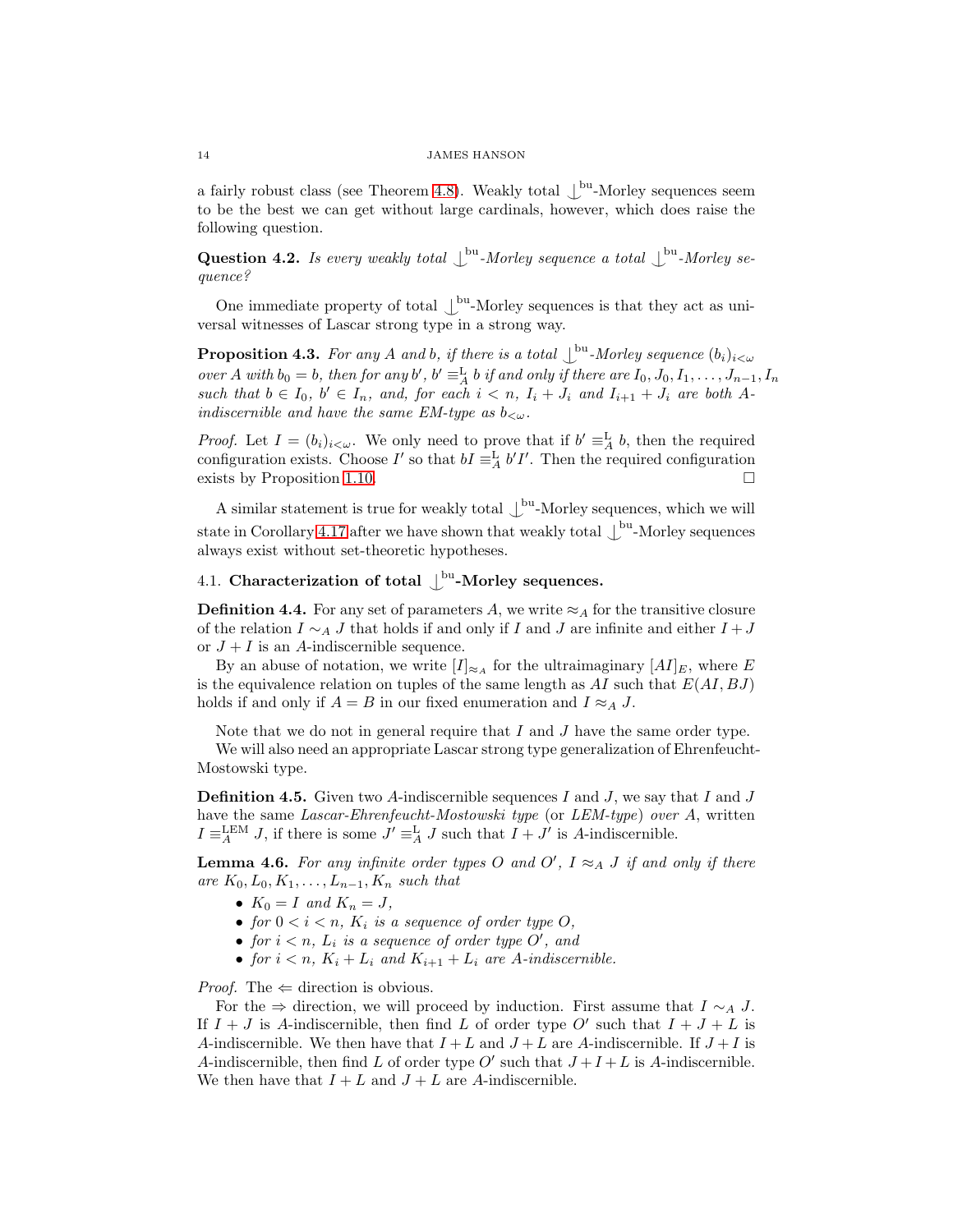Now assume that we know the statement holds for any  $I$  and  $J$  such that there is a sequence  $I'_0, \ldots, I'_n$  with  $I'_0 = I$ ,  $I'_n = J$ , and  $I'_i \sim_A I'_{i+1}$  for each  $i < n$ . Now assume that there is a sequence  $I'_0, \ldots, I'_{n+1}$  with  $I'_0 = I$ ,  $I'_{n+1} = J$ , and  $I'_i \sim_A I'_{i+1}$ for each  $i \leq n$ . Apply the induction hypothesis to get  $K_0, L_0, K_1, \ldots, L_{m-1}, K_m$ satisfying the properties in the statement of the lemma with  $K_0 = I$  and  $K_m = I'_n$ . Now since  $I'_n \sim_A I'_{n+1} = J$ , we can apply the  $n = 1$  case to get  $L_m$  such that  $I'_n + L_m$  and  $I'_{n+1} + L_m$  are both A-indiscernible. By compactness, we can find  $K_m$  of order type O such that  $K_m + L_m$  and  $K_m + L_{m-1}$  are both A-indiscernible. We then have that  $K_0, L_0, K_1, \ldots, K_m, L_m, K_{m+1}$  is the require sequence, where  $K_{m+1} = J.$ 

<span id="page-14-1"></span>Proposition 4.7. Fix a set of hyperimaginary parameters A.

- $(1) \equiv_A^{\text{LEM}}$  is an equivalence relation on the class of A-indiscernible sequences. (2) If  $I \equiv_A^{\mathcal{L}} J$ , then  $I \equiv_A^{\mathcal{L}EM} J$ .
- (3) If I and J have the same order type, then  $I \equiv_A^{\mathbb{L}} J$  if and only if  $I \equiv_A^{\mathbb{LEM}} J$ .
- (4) If  $I \equiv_A^{\text{LEM}} J$ , then  $I \equiv_A^{\text{EM}} J$ .
- (5) If  $I \approx_A J$ , then  $I \equiv_A^{\text{LEM}} J$ .

*Proof.* Recall the following fact: If I and J have the same order type and  $I + J$  is A-indiscernible, then  $I \equiv_A^{\mathbf{L}} J$ .

For (1), it follows easily from the fact that  $\equiv_A^{\text{LEM}}$  is reflexive. For symmetry, assume that  $I \equiv_{A_{-}}^{LEM} J$ , and let I, J, and J' be as in the definition of  $\equiv^{LEM}$ . Find I' such that  $IJ' \equiv^{\mathbb{L}}_{A} I'J$ . Then extend  $I' + J$  to  $I' + J + I''$ , where I'' has the same order type as I. We then have that  $I'' \equiv_A^L I' \equiv_A^L I$ , so  $J \equiv_A^{LEM} I$ . Finally, assume that  $I \equiv_A^{\text{LEM}} J$  and  $J \equiv_A^{\text{LEM}} K$ . Let this be witnessed by  $J'$  and  $K'$  such that  $I + J'$ and  $J + K'$  are A-indiscernible. Find  $K''$  with the same order type as K such that  $I + J' + K''$  is A-indiscernible. Then find  $K^*$  such that  $J'K'' \equiv_A^L JK^*$ . We have that  $K \equiv^{\mathbf{L}}_A K^* \equiv^{\mathbf{L}}_A K''$ , so  $I \equiv^{\mathbf{LEM}}_A K$ .

(2) and (3) are immediate from the fact. (4) is obvious.

For (5), let I and J be such that  $I \approx_A J$ . Let  $K_0, L_0, K_1, \ldots, L_{n-1}, K_n$  be as in Lemma [4.6](#page-13-2) where the  $K_i$ 's and  $L_i$ 's (other than  $K_0$ ) have the same order type as J. We have that  $K_i \equiv_A^L L_i$  and  $K_i \equiv_A^L L_{i-1}$  for each  $i > 0$ . Therefore we can take  $L_0$  to be the required  $J'$ . В последните поставите на селото на селото на селото на селото на селото на селото на селото на селото на се<br>Селото на селото на селото на селото на селото на селото на селото на селото на селото на селото на селото на

Now we will see that total  $\bigcup^{\text{bu}}$ -Morley sequences over A are precisely those which are 'as generic as possible' in terms of  $\approx_A$  (i.e., their  $\equiv_A^{\text{LEM}}$ -equivalence class decomposes into a single  $\approx_A$ -equivalence class).

<span id="page-14-0"></span>**Theorem 4.8.** For any A-indiscernible sequence  $(b_i)_{i\leq w}$  (with A a set of hyperimaginary parameters), the following are equivalent.

- (1)  $b_{\leq \omega}$  is a total  $\bigcup^{\text{bu}}$ -Morley sequence over A.
- (2) There exists a pair of infinite sequences  $I$  and  $J$  (of any, possibly distinct order types) such that  $I + J \equiv_A^{\text{EM}} b_{\lt \omega}$  and  $I \downarrow_A^{\text{bu}}$  $\int_A^{\mathfrak{u}} J.$
- (3) For any I,  $I \approx_A b_{< \omega}$  if and only if  $I \equiv_A^{\text{LEM}} b_{< \omega}$ .
- (4)  $[b_{<\omega}]_{\approx_A} \in \text{bdd}^u(A)$ .

*Proof.* (1) $\Rightarrow$ (2). This is immediate from the definition.

 $(2) \Rightarrow (3)$ . Let I and J be as in the statement of (2). By Proposition [4.7,](#page-14-1) we obviously have that if  $K \approx_A I$ , then  $K \equiv_A^{\text{LEM}} I$ . Conversely, assume that  $K \equiv_A^{\text{LEM}} I$ , so there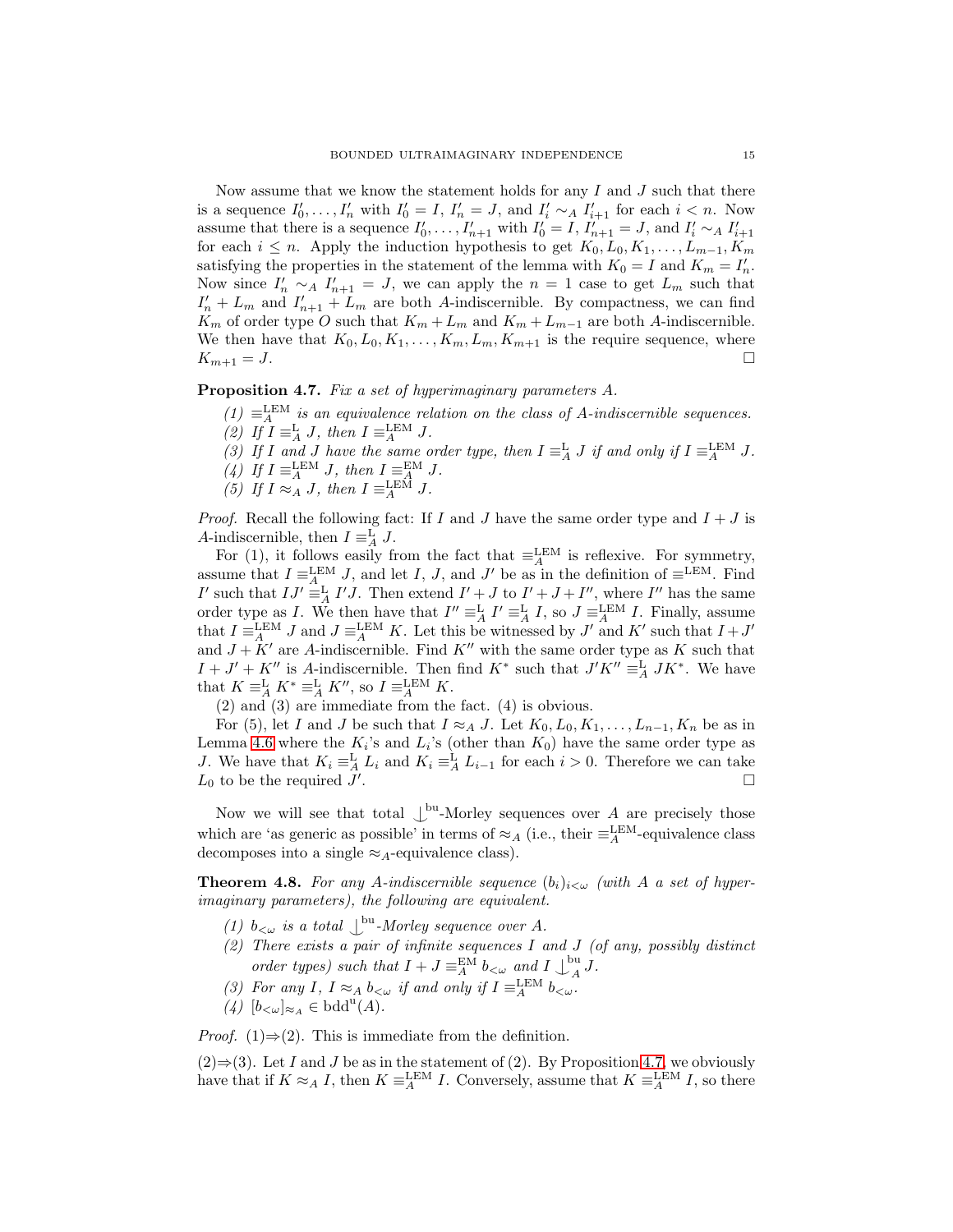is  $I' \equiv^{\mathcal{L}}_A I$  such that  $K + I'$  is A-indiscernible. Since  $I \bigcup_{A}^{\text{bu}}$  $\frac{d}{d}$ , Proposition [2.4](#page-8-0) allows us to find  $I_0, J_0, I_1, \ldots, J_{n-1}, I_n$  such that  $I_0 = I, J_0 = J, I_n = I'$ , and, for each  $i < n$ ,  $I_i \equiv^{\mathbf{L}}_{A J_i} I_{i+1}$  and  $J_i \equiv^{\mathbf{L}}_{A I_{i+1}} J_{i+1}$ , if  $i < n-1$ . In particular, this implies that for each  $i < n$ ,  $I_i + J_i$  and  $I_{i+1} + J_i$  are both A-indiscernible, so  $I \approx_A I' \sim_A K$ , whence  $I \approx_A K$ .

(3)⇒(1). Since  $I \approx_A J$  always implies  $I \equiv_A^{\text{LEM}} J$ , we only need to prove one direction.

Assume (3), and let I and J be such that  $I + J \equiv_A^{\text{EM}} b_{\lt \omega}$ . Let I' be some sequence of the same order type as I. Suppose furthermore that  $I \equiv_A^L I'$ . This implies that  $I \equiv_A^{\text{LEM}} I'$ , so, by assumption, we have that  $I \approx_A I'$ . By Lemma [4.6,](#page-13-2) we can find  $I_0, J_0, I_1, \ldots, J_{n-1}, I_n$  such that  $I_0 = I, J_0 = J, I_n = I'$ , each  $I_i$  has the same order type as I, each  $J_i$  has the same order type as  $J$ , and  $I_i + J_i$  and  $I_{i+1} + J_i$  are both A-indiscernible for each  $i < n$ .

It is generally true that if  $K + L$  and  $K + L'$  are both A-indiscernible, then  $L \equiv_{AK}^{\text{L}} L'$ . Therefore, we have that for each  $i < n$ ,  $I_i \equiv_{AJ_i}^{\text{L}} I_{i+1}$  and, for each  $i < n-1$ ,  $J_i \equiv^{\mathbf{L}}_{AI_{i+1}} J_{i+1}$ . Since we can do this for any  $I' \equiv^{\mathbf{L}}_{A} I$ , Proposition [2.4](#page-8-0) yields that  $I \bigcup_{A}^{bu}$  $\int_A^{\infty} J.$ 

(3)⇒(4). This follows immediately from Proposition [4.7](#page-14-1) and the fact that  $[b_{< \omega}]_{\equiv^{\underline{L}}_A}$ is always in  $bdd^u(A)$ .

(4)⇒(3). Let  $I \equiv_A^{\text{LEM}} b_{\leq \omega}$ . Find  $I'$  such that  $I \equiv_A^{\text{L}} I'$  and  $b_{\leq \omega} + I'$  is A-indiscernible. Since  $[b_{\lt \omega}]_{\approx_A} \in \text{bdd}^u(A)$ , we must also have that  $[I']_{\approx_A} \in \text{bdd}^u(A)$ . By Proposi-tion [1.13,](#page-7-1) there must be an automorphism  $\sigma \in \text{Aut}(\mathbb{M}/A, [I']_{\approx A})$  such that  $\sigma I' = I$ . Therefore  $I \approx_A I'$  and hence  $I \approx_A b_{< \omega}$ .

4.2. Building ((weakly) total)  $\bigcup^{\text{bu}}$ -Morley sequences. Given that  $\bigcup^{\text{bu}}$  satisfies full existence, an immediate, familiar Erdös-Rado argument gives that  $\downarrow^{\text{bu}}$ Morley sequences exist, but in the end we will need a technical strengthening of this result.

<span id="page-15-0"></span>**Proposition 4.9.** If  $(b_f)_{f \in \mathcal{T}_{\alpha}}$  is s-indiscernible over A, then there is a family  $(c_f)_{f \in \mathcal{F}_{\alpha+1}}$  such that

- $c_{\in \mathcal{F}_{\alpha+1}}$  is s-indiscernible over A,
- $c_{\iota_{\alpha} \alpha + 1}(f) = b_f$  for each  $f \in \mathcal{T}_{\alpha}$ , and
- the sequence  $(c_{\geq \langle i \rangle})_{i < \omega}$  is an  $\bigcup^{\text{bu}}$ -Morley sequence over A.

*Proof.* Let  $\kappa$  be sufficiently large to apply Erdös-Rado to a sequence of tuples of the same length as  $b_{\in \mathcal{T}_{\alpha}}$  over the set A.

Let  $\gamma(0) = \alpha$ . Let  $c_f^0 = b_f$  for all  $f \in \mathcal{T}_{\gamma(0)} = \mathcal{T}_{\alpha}$ . Let  $g_0 = \varnothing$  (as an element of  $\mathcal{T}_{\alpha}$ ).

At successor stage  $\beta + 1$ , assume we have  $(c_f^{\beta})_{\tau_{\gamma(\beta)}}$  which is s-indiscernible over A and which satisfies  $c_{\iota_{\delta,\beta}(f)}^{\beta} = c_f^{\delta}$  for all  $\delta \in [\alpha, \beta)$ . By Lemma [3.4,](#page-10-1) we can build a family  $(c_f^{\beta+1})_{\mathcal{T}_{\gamma(\beta+1)}}$  (for some successor ordinal  $\gamma(\beta+1) > \gamma(\beta)$ ) such that

- $(b_f^{\beta+1})_{f \in \mathcal{T}_{\gamma(\beta+1)}}$  is *s*-indiscernible over *A*,
- for each  $f \in \mathcal{T}_{\gamma(\beta)}, c_f^{\beta} = c_{\iota_{\gamma(\beta)}}^{\beta+1}$  $\iota_{\gamma(\beta),\gamma(\beta+1)}(f)$ , and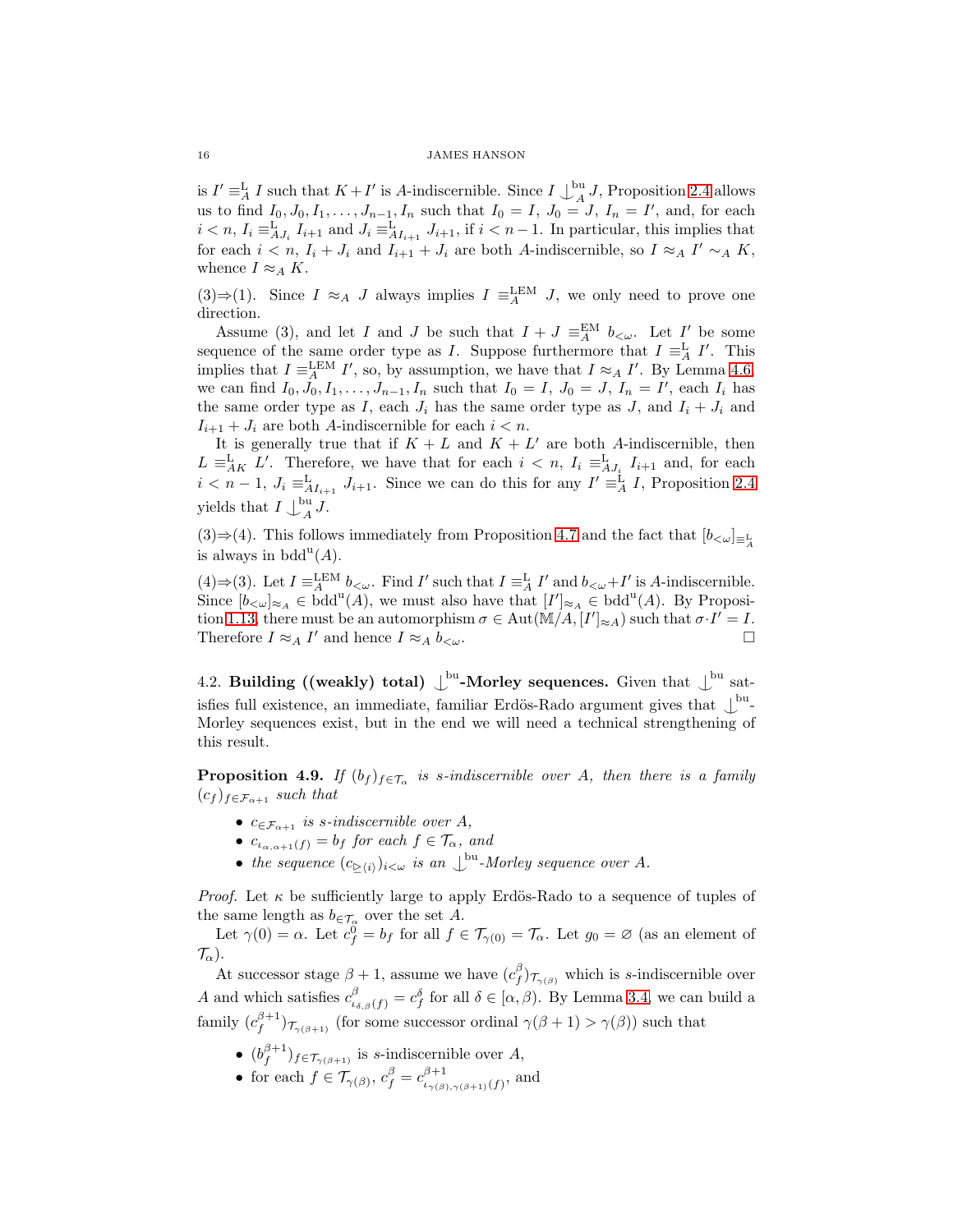•  $c_{\geq \zeta(\gamma(\beta))}^{\beta+1} \downarrow_A^{\text{bu}}$  $A^{(1)} \in A^{\alpha} \in \mathbb{R}^{n+1}$ , where dom $(h) = [\gamma(\beta), \gamma(\beta+1)), h(\delta) = 0$  for all  $\delta \in \mathbb{R}^{n+1}$  $[\gamma(\beta), \gamma(\beta+1)-1]$ , and  $h(\gamma(\beta+1)-1)=1$ .

Let  $g_{\beta+1} \in \mathcal{T}_{\gamma(\beta+1)}$  be the function with domain  $[\alpha, \gamma(\beta+1))$  which has  $h(\delta) = 0$ for all  $\delta \in [\alpha, \gamma(\beta+1)-1)$  and  $h(\gamma(\beta+1)-1)=1$ . Note that  $g_{\beta+1} \geq h$ . Also note that by induction we have that

$$
c^{\beta+1}_{\geq g_{\beta+1}}\ \bigcup_{A}^{\text{bu}}\{c^{\beta+1}_{\geq \iota_{\gamma(\delta),\gamma(\beta+1)}(g_{\delta})}: \delta<\beta+1\},
$$

since  $\iota_{\gamma(\delta),\gamma(\beta+1)}(g_{\delta}) \trianglerighteq \zeta_{\gamma(\beta)}$  for all  $\delta < \beta+1$ .

At limit stage  $\beta$ , let  $\gamma(\beta) = \sup_{\delta \leq \beta} \gamma(\delta)$  and let  $(c_f^{\beta})_{f \in \mathcal{T}_{\gamma(\beta)}}$  be the direct limit of  $(c_j^{\delta})_{f \in \mathcal{T}_{\gamma(\delta)}}$  for  $\delta < \beta$ . Leave  $g_\beta$  undefined.

Stop once we have  $(b_f^{\kappa})_{f \in \mathcal{T}_{\gamma(\kappa)}}$ . Consider the sequence  $(b_{\geq \iota_{\gamma(\beta)}, \kappa}(g_{\beta}))_{\beta \in \kappa \setminus \lim \kappa}$ .<sup>[9](#page-16-0)</sup> By our choice of  $\kappa$  and a standard application of the Erdös-Rado theorem, we can find a family  $(c_f)_{f \in \mathcal{F}_{\alpha+1}}$  such that the sequence  $(c_{\triangleright(i)})_{i \lt \omega}$  is A-indiscernible and for every increasing tuple  $\bar{\imath} < \omega$ , there is  $\bar{\beta} \in \kappa \setminus \lim \kappa$  such that  $c_{\geq \langle i_0 \rangle} \dots c_{\geq \langle i_k \rangle} \equiv_A$  $b^{\kappa}_{\geq \iota_{\gamma(\beta_0),\kappa}(g_{\beta_0})}\ldots b^{\kappa}_{\geq \iota_{\gamma(\beta_k),\kappa}(g_{\beta_k})}.$ 

In particular, note that this implies that

$$
c_{\geq \langle i \rangle} \bigcup_{A}^{\mathrm{bu}} \{ c_{\geq \langle j \rangle} : j < i \}
$$

for every  $i < \omega$ . Clearly by applying an automorphism, we may assume that  $c_{\iota_{\alpha,\alpha+1}}(f) = b_f$  for each  $f \in \mathcal{T}_{\alpha}$ , so all we need to do is show that the family  $c_{\in \mathcal{F}_{\alpha+1}}$ is s-indiscernible over A.

Since the sequence  $(c_{\geq i})_{i<\omega}$  is A-indiscernible, it is sufficient, by induction, to show the following statement: For any sequence  $\bar{f}_0, \bar{f}_1, \ldots, \bar{f}_k, \ldots, \bar{f}_\ell$  of tuples of elements of  $\mathcal{F}_{\alpha+1}$  satisfying  $\bar{f}_i \trianglerighteq \langle i \rangle$  for all  $i \leq \ell$  and any  $\bar{h} \trianglerighteq \langle k \rangle$  such that  $\bar{f}_k$  and  $\bar{h}$  realize the same quantifier-free type, we have that  $c_{\bar{f}_k}$  and  $c_{\bar{h}}$  realize the same type over  $Ac_{\bar{f}_0}\ldots c_{\bar{f}_{k-1}}c_{\bar{f}_{k+1}}\ldots c_{\bar{f}_{\ell}}.$ 

So let  $\bar{f}_0, \ldots, \bar{f}_\ell$  and  $\bar{h}$  be as in the statement. By construction, there are  $\beta_0,\ldots,\beta_\ell$  such that  $c_{\geq\langle i\rangle} \equiv_A b^{\kappa}_{\geq \iota_{\gamma(\beta_i),\kappa}(g_{\beta_i})}$  for each  $i \leq \ell$ . Let  $\bar{f}'_0,\ldots,\bar{f}'_{\ell},\bar{h}'$  be the corresponding elements of  $\mathcal{T}_{\kappa}$ . (So, in particular,  $\bar{f}'_i \geq g_{\beta_i}$  for each  $i \leq \ell$  and  $\bar{h}' \geq g_{\beta_k}$ ). We now have that  $\bar{f}'_k$  and  $\bar{h}'$  realize the same quantifier-free type. Therefore, by the s-indiscernible of  $b^{\kappa}_{\in \mathcal{T}_{\kappa}}$ , we have that  $b^{\kappa}_{\tilde{f}'_k}$  and  $b^{\kappa}_{\tilde{h}'}$  realize the same type over  $Ab^{\kappa}_{\bar{f}'_0} \ldots b^{\kappa}_{\bar{f}'_{k-1}} b^{\kappa}_{\bar{f}'_{k+1}} \ldots b^{\kappa}_{\bar{f}'_{\ell}}$ . From this the required statement follows, and we have that  $c_{\in \mathcal{F}_{\alpha+1}}$  is s-indiscernible over A.

Corollary 4.10. For any set of hyperimaginaries A and any real tuple b, there is an  $\bigcup^{\text{bu}}$ -Morley sequence  $(b_i)_{i<\omega}$  over A with  $b_0 = b$ .

*Proof.* Apply Proposition [4.9](#page-15-0) to the tree  $(b_f)_{f \in \mathcal{T}_0}$  defined by  $b_{\emptyset} = b$ .

The order type  $\omega$  is essential, however; Erdös-Rado only guarantees the existence of sequences that satisfy the relevant condition on finite tuples. Fortunately, this is more than sufficient for the following weak 'chain condition.'

<span id="page-16-1"></span>**Lemma 4.11.** If  $(b_i)_{i \leq \omega}$  is an  $\bigcup^{\text{bu}}$ -Morley sequence over A that is moreover Acindiscernible, then  $b_0 \bigcup_{A}^{bu}$  $A^{\mathbf{u}}$ c.

<span id="page-16-0"></span><sup>&</sup>lt;sup>9</sup>We write lim  $\alpha$  for the set of limit ordinals in  $\alpha$ .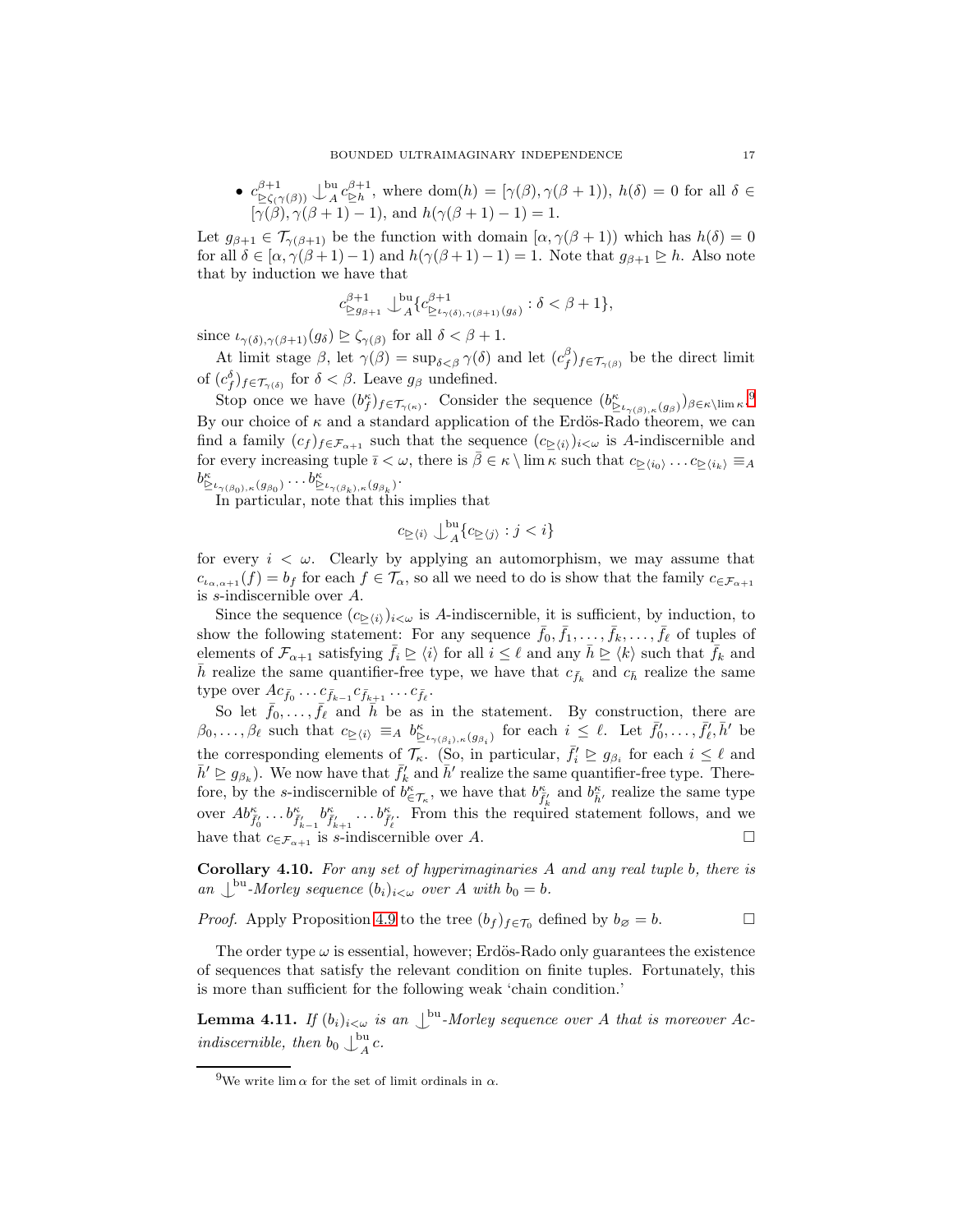Proof. Fix  $\lambda$ . Let  $\mu = |\text{bdd}^{\text{u}}_{\lambda}(Ac) \setminus \text{bdd}^{\text{u}}_{\lambda}(A)|$ . Extend  $b_{<\omega}$  to  $(b_i)_{i<\mu^+}$ . We still have that for any  $i < j < \mu^+$ ,  $b_i \bigcup_{A}^{\text{bu}}$  $A_A^{\text{out}}$  b<sub>j</sub> (since this is only a property of tp $(b_i b_j/A)$ ). Therefore the sets  $\text{bdd}^{\text{u}}_{\lambda}(Ab_i) \setminus \text{bdd}^{\text{u}}_{\lambda}(A)$  are pairwise disjoint. Since there are  $\mu^+$ many of them, one of them must be disjoint from  $\text{bdd}^{\text{u}}_{\lambda}(Ac) \setminus \text{bdd}^{\text{u}}_{\lambda}(A)$ . Therefore by indiscernibility, we must have  $b_0 \int_{A}^{bu}$ A  $c.$ 

We will not use the following corollary of Lemma [4.11,](#page-16-1) but it is worth pointing out.

**Corollary 4.12.** If I is a total  $\bigcup^{\text{bu}}$ -Morley sequence over A that is Ac-indiscernible, then  $I \bigcup_{A}^{bu}$  $A^{\mu}$ c.

*Proof.* Extend I to an Ac-indiscernible sequence  $I_0 + I_1 + I_2 + \dots$  with  $I_0 = I$ . Since I is totally  $\bigcup^{\text{bu}}$ -Morley, we have that  $(I_i)_{i<\omega}$  is an  $\bigcup^{\text{bu}}$ -Morley sequence over A. So by Lemma [4.11,](#page-16-1) we have  $I = I_0 \bigcup_{A}^{\text{bu}}$ A c.  $\Box$ 

Part (2) of following definition is equivalent to [\[9,](#page-21-10) Def. 2.1, 3.4] in our context. The rest of it is based on [\[8,](#page-21-5) Def. 5.7].

**Definition 4.13.** Fix a family  $(b_f)_{f \in \mathcal{T}_{\alpha}}$ .

- (1) For  $w \subseteq \alpha \setminus \lim \alpha$ , the restriction of  $\mathcal{T}_{\alpha}$  to the set of levels w is given by  $\mathcal{T}_{\alpha}$   $[w = \{f \in \mathcal{T}_{\alpha} : \min \text{dom}(f) \in w, \ \beta \in \text{dom}(f) \setminus w \Rightarrow f(\beta) = 0\}.$
- (2) A family  $(b_f)_{f \in \mathcal{T}_{\alpha}}$  is str-indiscernible over A if it is s-indiscernible over A and satisfies that for any  $w, v \in [\alpha \setminus \lim \alpha]^{<\omega}$  with  $|w| = |v|, b \in \mathcal{T}_{\alpha} \setminus w$  and  $b_{\epsilon\mathcal{T}_{\alpha}$  t<sub>v</sub>, realize the same type over A.
- (3) We say that  $b \in \mathcal{T}_{\alpha}$  is  $\bigcup^{\text{bu}}$ -spread out over A if for any  $f \in \mathcal{T}_{\alpha}$  (with  $\text{dom}(f) =$  $[\beta + 1, \alpha)$  for some  $\beta < \alpha$ , the sequence  $(b_{\geq f \frown \langle i \rangle})_{i < \omega}$  is an  $\bigcup^{\text{bu}}$ -Morley sequence over A.
- (4)  $b_{\in \mathcal{T}_{\alpha}}$  is an  $\bigcup^{\text{bu}}$ -*Morley tree over A* if it is  $\bigcup^{\text{bu}}$ -spread out and *str*-indiscernible over A.

Note that if  $b_{\in \mathcal{T}_{\alpha}}$  is  $\bigcup^{\text{bu}}$ -spread out over A, then any restriction  $b_{\in \mathcal{T}_{\alpha}}|_{w}$  is also  $\perp^{\text{bu}}$ -spread out over A (even for infinite w). Also note that, by a basic compactness argument, if  $\alpha$  is infinite and  $(b_f)_{f \in \mathcal{T}_\alpha}$  is str-indiscernible over A, then for any  $\beta$ , we can find a tree  $(c_f)_{f \in \mathcal{T}_\beta}$  which is str-indiscernible over A such that for any  $w \in [\alpha]^{<\omega}$  and  $v \in [\beta]^{<\omega}$  with  $|w| = |v|, b \in \mathcal{T}_{\alpha} \upharpoonright w \equiv_A c \in \mathcal{T}_{\beta} \upharpoonright v$ .

<span id="page-17-0"></span>**Proposition 4.14.** For any A, b, and  $\kappa$ , there is a tree  $(b_f)_{f \in \mathcal{T}_{\kappa}}$  that is  $\bigcup^{\text{bu}}$ -spread out and s-indiscernible over A such that for each  $f \in \mathcal{T}_{\kappa}$ ,  $b_f \equiv_A b$ .

*Proof.* Let  $(b_f^0)_{f \in \mathcal{T}_0}$  be defined by  $b_{\varnothing}^0 = b$ . This is vacuously  $\bigcup^{\text{bu}}$ -spread out and s-indiscernible out over A.

At successor stage  $\alpha+1$ , given  $(b_f^{\alpha})_{f \in \mathcal{T}_{\alpha}}$  which is  $\bigcup^{\text{bu}}$ -spread out and s-indiscernible by Proposition [4.9,](#page-15-0) we can find an extension  $(b_f^{\alpha+1})_{f \in \mathcal{F}_{\alpha+1}}$  satisfying  $b_{\iota_{\alpha,\alpha+1}(f)}^{\alpha+1} = b_f^{\alpha}$ for all  $f \in \mathcal{T}_{\alpha}$  such that  $b^{\alpha+1}_{\in \mathcal{F}_{\alpha+1}}$  is s-indiscernible over A and  $(b^{\alpha+1}_{\geq \langle i \rangle})_{i \leq \omega}$  is an  $\bigcup^{\text{bu}}$ -Morley sequence over A. By Fact [3.3,](#page-10-0) we can find  $b_{\varnothing}^{\alpha+1} \equiv_A b$  such that the tree  $(b_f^{\alpha+1})_{f \in \mathcal{T}_{\alpha+1}}$  is s-indiscernible over A. By construction, we now have that  $(b_f^{\alpha+1})_{f \in \mathcal{T}_{\alpha+1}}$  is  $\bigcup^{\text{bu}}$ -spread out over A.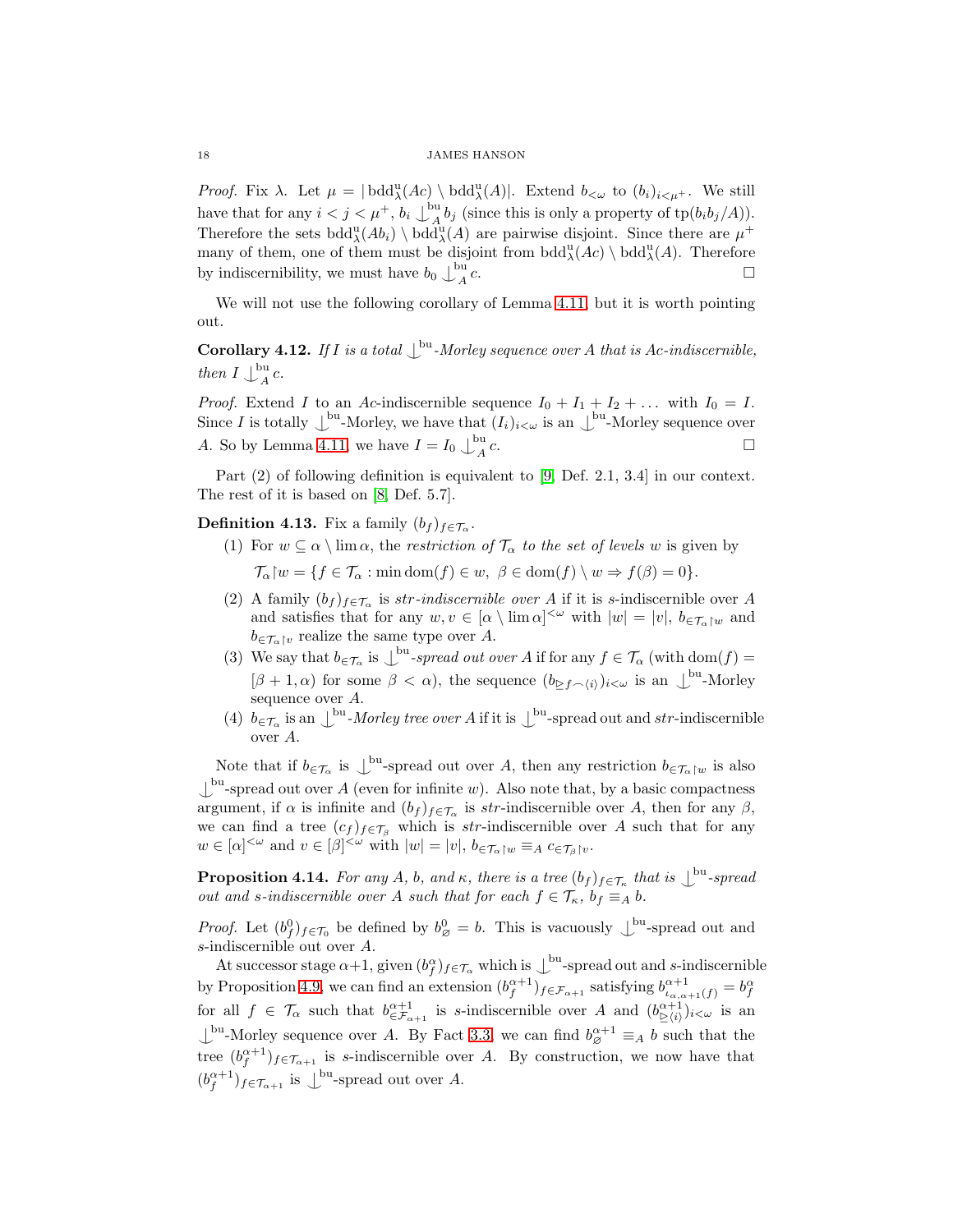At limit stage  $\alpha$ , let  $(b_f^{\alpha})_{f \in \mathcal{T}_{\alpha}}$  be the direct limit of  $(b_f^{\beta})_{f \in \mathcal{T}_{\beta}}$  for  $\beta < \alpha$ . It is immediate from the definitions that  $b_{\epsilon T_{\alpha}}^{\alpha}$  is  $\perp^{\text{bu}}$ -spread out and s-indiscernible over A.

Once we have constructed  $(b_f^{\kappa})_{f \in \mathcal{T}_{\kappa}}$ , let  $b_f = b_f^{\kappa}$  for each  $f \in \mathcal{T}_{\kappa}$ . We have that  $b_{\in \mathcal{T}_{\kappa}}$  is the required tree by induction.

<span id="page-18-2"></span>By the same argument as in [\[8,](#page-21-5) Lem. 5.10], we get the following.

**Lemma 4.15.** Suppose  $(b_f)_{f \in \mathcal{T}_{\kappa}}$  is  $\bigcup^{\text{bu}}$ -spread out and s-indiscernible over A with all b<sub>f</sub> tuples of the same length. If  $\kappa$  is sufficiently large, then there is an  $\mathcal{L}^{\text{bu}}$ -Morley tree  $(c_f)_{f \in \mathcal{T}_\omega}$  such that for any  $w \in [\omega]^{<\omega}$ , there is  $v \in [\kappa]^{<\omega}$  such that

$$
(b_f)_{f \in \mathcal{T}_{\kappa} \upharpoonright v} \equiv_A (c_f)_{f \in \mathcal{T}_{\omega} \upharpoonright w}.
$$

*Proof.* For any tree  $(b_f)_{f \in \mathcal{T}_{\kappa}}$  where all tuples  $b_f$  are the same length, define a function t on  $[\kappa \setminus \lim \kappa]^{<\omega}$  that takes  $w \in [\kappa \setminus \lim \kappa]^{<\omega}$  to  $tp(b_{\in \mathcal{T}_{\kappa} \setminus w}/A)$ . Let  $\kappa$  be large enough to apply Erdös-Rado with the appropriate number of colors.

By Proposition [4.14,](#page-17-0) we can find a tree  $(b_f)_{f \in \mathcal{T}_{\kappa}}$  that is s-indiscernible and  $\mathcal{L}^{\text{bu}}$ spread out over A. By the typical Erdös-Rado argument, we can find a family  $F$ of finite sets  $w \subset \kappa \setminus \lim \kappa$  closed under subsets such that for any  $w, v \in F$  with  $|w| = |v|, b_{\in \mathcal{T}_{\kappa} \upharpoonright w} \equiv_A b_{\in \mathcal{T}_{\kappa} \upharpoonright v}$ . By compactness, we can build a tree  $(c_f)_{f \in \mathcal{T}_{\omega}}$  such that for any  $w \in [\omega]^{<\omega}$ , if  $v \in F$  has  $|w| = |v|$ , then  $c \in \mathcal{T}_{\omega}$ <sub>[w</sub>  $\equiv_A b \in \mathcal{T}_{\kappa}$ [v. Finally, we have that  $c_{\in \mathcal{T}_{\omega} \restriction [0,n]}$  is an  $\bigcup^{\text{bu}}$ -Morley tree for every  $n < \omega$  because  $b_{\in \mathcal{T}_{\kappa}}$  was s-indiscernible and  $\bigcup^{\text{bu}}$ -spread out over A. Therefore  $c_{\in \mathcal{T}_{\omega}}$  is s-indiscernible and  $\bigcup^{\text{bu}}$ -spread out over A, and so  $c_{\in \mathcal{T}_{\omega}}$  is an  $\bigcup^{\text{bu}}$ -Morley tree over A.

<span id="page-18-0"></span>**Proposition 4.16.** If  $(b_f)_{f \in \mathcal{T}_\omega}$  is an  $\bigcup^{\text{bu}}$ -Morley tree over A, then  $(b_{\zeta_\beta})_{\beta < \omega}$  is a weakly total  $\bigcup^{\text{bu}}$ -Morley sequence over A.

*Proof.* Fix a linear order O. Let  $c_{\alpha} = b_{\zeta_{\alpha}}$  for each  $\alpha < \omega$ .

For each positive  $n < \omega$  and each  $i < j < \omega$ , we have that  $b_{\geq \zeta_n \frown \langle i \rangle} \bigcup_{A}^{\text{bu}}$  $A^{(n)} \&\leq \varsigma_n \frown \langle j \rangle$ and that the sequence  $(b_{\geq \zeta_n \frown \langle i \rangle})_{i \leq \omega}$  is  $Ac_{\geq n}$ -indiscernible. By compactness, we can find  $(c_i)_{i\in\mathcal{O}}$  such that  $(c_i)_{i\in\omega+O}$  is A-indiscernible and such that  $(b_{\geq\zeta_n\frown\langle i\rangle})_{i<\omega}$ is  $Ac_{\in [n,\omega)+O}$ -indiscernible for each  $n < \omega$ .

Therefore, by Lemma [4.11,](#page-16-1) we have that  $c_{\leq n} \downarrow_A^{\text{bu}}$  $A^{\alpha}$   $c_{\in [n,\omega)+O}$ . Hence,  $(b_{\zeta_{\beta}})_{\beta<\omega}$  is a weakly total  $\mathcal{L}^{\text{bu}}$ -Morley sequence.

<span id="page-18-1"></span>**Corollary 4.17.** For any A and b, there is an A-indiscernible sequence  $(b_i)_{i \leq \omega}$ with  $b_0 = b$  such that for any  $b' \equiv_A^L b$  and  $n < \omega$ , there are  $I_0, J_0, I_1, J_1, \ldots, J_{k-1}, I_k$ with

- b the first element of  $I_0$ ,
- b' the first element of  $I_k$ ,
- $|I_i| = n$  for all  $i \leq k$ ,
- $J_i$  infinite for all  $i < k$ , and
- $I_i + J_i$  and  $I_{i+1} + J_i$  realizing the same EM-type over A as  $b_{< \omega}$  for all  $i < k$ .

We can also arrange it so that  $I_i$  is infinite for all  $i \leq k$ ,  $|J_i| = n$  for all  $i < k$ , and  $I_i + J_i$  and  $I_{i+1} + J_i$  realize the same EM-type over A as  $b_{\leq \omega}$  in the reverse order for all  $i < k$  (with the same choice of  $b_{\lt \omega}$  but possibly a different k).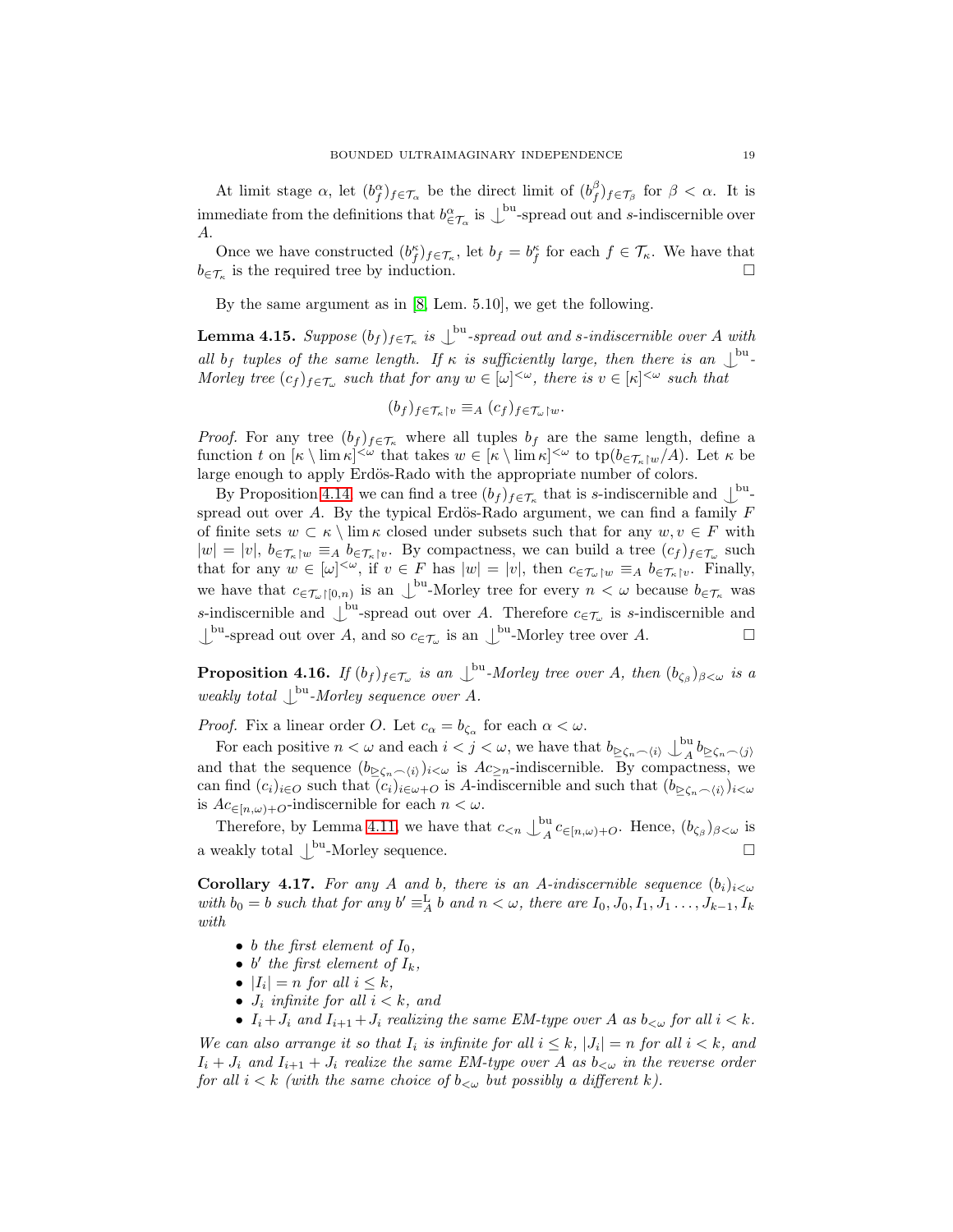Proof. This follows immediately from the same reasoning as in Proposition [4.3](#page-13-1) together with Lemma [4.15](#page-18-2) and Proposition [4.16,](#page-18-0) which establish that weakly total  $\mathcal{L}^{\text{bu}}$ -Morley sequences always exist.

To go further, we will need the following fact from [\[11\]](#page-21-12). Recall that the statement  $\kappa \to (\alpha)^{<\omega}_{\gamma}$  means that whenever  $f : [\kappa]^{<\omega} \to \gamma$  is a function, there is a set  $X \subseteq \kappa$ of order type  $\alpha$  such that for each  $n < \omega$ , f is constant on  $[X]^n$ .

<span id="page-19-1"></span>Fact 4.18 (Silver [\[11\]](#page-21-12)). For any limit ordinal  $\alpha$ , if  $\kappa$  is the smallest cardinal satisfying  $\kappa \to (\alpha)_{2}^{<\omega}$ , then for any  $\gamma < \kappa$ ,  $\kappa \to (\alpha)_{\gamma}^{<\omega}$ . Furthermore,  $\kappa$  is inaccessible.

The smallest cardinal  $\lambda$  satisfying  $\lambda \to (\alpha)_{2}^{<\omega}$  is called the Erdös cardinal  $\kappa(\alpha)$ . In the specific case of  $\alpha = \omega$ , we will also need the following fact. (See [\[6,](#page-21-13) Exercise 7.4.9] for a proof that easily generalizes to a proof of this fact.)

<span id="page-19-2"></span>**Fact 4.19.** If  $\kappa \to (\omega)_{\gamma}^{<\omega}$ , then  $(\gamma^{<\kappa})^+ \to (\omega + 1)_{\gamma}^{<\omega}$ .

<span id="page-19-3"></span>In particular, if  $\kappa(\omega)$  exists, then for any  $\gamma < \kappa(\omega)$ ,  $\kappa(\omega)^+ \to (\omega+1)_{\gamma}^{<\omega}$ .

**Lemma 4.20.** Suppose  $(b_f)_{f \in \mathcal{T}_\lambda}$  is  $\bigcup^{\text{bu}}$ -spread out and s-indiscernible over A with all b<sub>f</sub> tuples of the same length. If  $\lambda \to (\omega + 1)_{2^{|Ab|+|T|}}^{<\omega}$ , then there is a set  $X \subseteq$  $\lambda \setminus \lim \lambda \text{ with order type } \omega + 1 \text{ such that } b_{\epsilon, \tau_{\lambda} \mid w} \text{ is an } \perp^{\text{bu}}\text{-}Morley \text{ tree over } A.$ 

*Proof.* Let the function t be as in the proof of Lemma [4.15.](#page-18-2) By assumption, we can find  $X \subset \lambda \setminus \lim \lambda$  of order type  $\omega + 1$  such that t is homogeneous on X. The tree  $b_{\in \mathcal{T}_{\lambda} | X}$  is clearly s-indiscernible over A, so the only thing to check is that it is  $\perp^{\text{bu}}$ -spread out over A, but this follows from the general fact that restrictions of trees  $\bigcup^{\text{bu}}$ -spread out over A are  $\bigcup^{\text{bu}}$ -spread out over A.

<span id="page-19-0"></span>**Theorem 4.21.** For any A and b in any theory T, if there is a cardinal  $\lambda$  satisfying  $\lambda \to (\omega + 1)_{2^{[Ab]+|T|}}^{<\omega}$ , then there is a total  $\bigcup^{\text{bu}}$ -Morley sequence  $(b_i)_{i<\omega}$  over A with  $b_0 = b$ .

In particular, it is enough if there is an Erdös cardinal  $\kappa(\alpha)$  such that  $|Ab|+|T| <$  $\kappa(\alpha)$  (for any limit  $\alpha \geq \omega$ ).

*Proof.* If the Erdös cardinal  $\kappa(\alpha)$  exists and  $|Ab|+|T| < \kappa(\alpha)$ , then by Fact [4.18,](#page-19-1) we have  $2^{|Ab|+|T|} < \kappa(\alpha)$  as well. Then if  $\alpha = \omega$ , we have that  $\kappa(\alpha)^+ \to (\omega+1)_{2^{|Ab|+|T|}}^{\leq \omega}$ by Fact [4.19.](#page-19-2) If  $\alpha > \omega$ , we clearly have  $\kappa(\alpha) \to (\omega + 1)_{2[Ab]+|T|}^{-1}$  by Fact [4.18.](#page-19-1) So in any such case we have the required  $\lambda$ .

Let  $\lambda$  be a cardinal such that  $\lambda \to (\omega + 1)_{2|Ab|+|T|}^{\leq \omega}$  holds. By Proposition [4.14,](#page-17-0) 2 we can build a tree  $(b_f)_{f \in \mathcal{T}_\lambda}$  that is s-indiscernible and  $\bigcup^{\text{bu}}$ -spread out over A. By Lemma [4.20](#page-19-3) and the choice of  $\lambda$ , we can extract an  $\int_{0}^{\text{bu}}$ -Morley tree  $(c_f)_{f \in \mathcal{T}_{\omega+1}}$ from this.

By compactness, we can extend this to a tree  $(c_f)_{f \in \mathcal{T}_{\omega+\omega}}$  that is str-indiscernible over A. We still have that for any  $i < j < \omega$ ,

$$
c_{\geq \zeta_{\omega+1} \frown \langle i \rangle} \bigcup_{A}^{\mathrm{bu}} c_{\geq \zeta_{\omega+1} \frown \langle j \rangle}
$$

but now we also have that the  $(c_{\geq \zeta_{\omega+1} \frown \langle i \rangle})_{i<\omega}$  is  $A \cup \{c_{\zeta_{\omega+i}} : i < \omega\}$ -indiscernible, by str-indiscernibility of the full tree  $c_{\in \mathcal{T}_{\omega+\omega}}$ . Therefore, by Lemma [4.11,](#page-16-1)

$$
c_{\geq \zeta_{\omega+1} \frown \langle 0 \rangle} \bigcup_{A}^{\mathrm{bu}} \{c_{\zeta_{\omega+i}} : i < \omega\},\
$$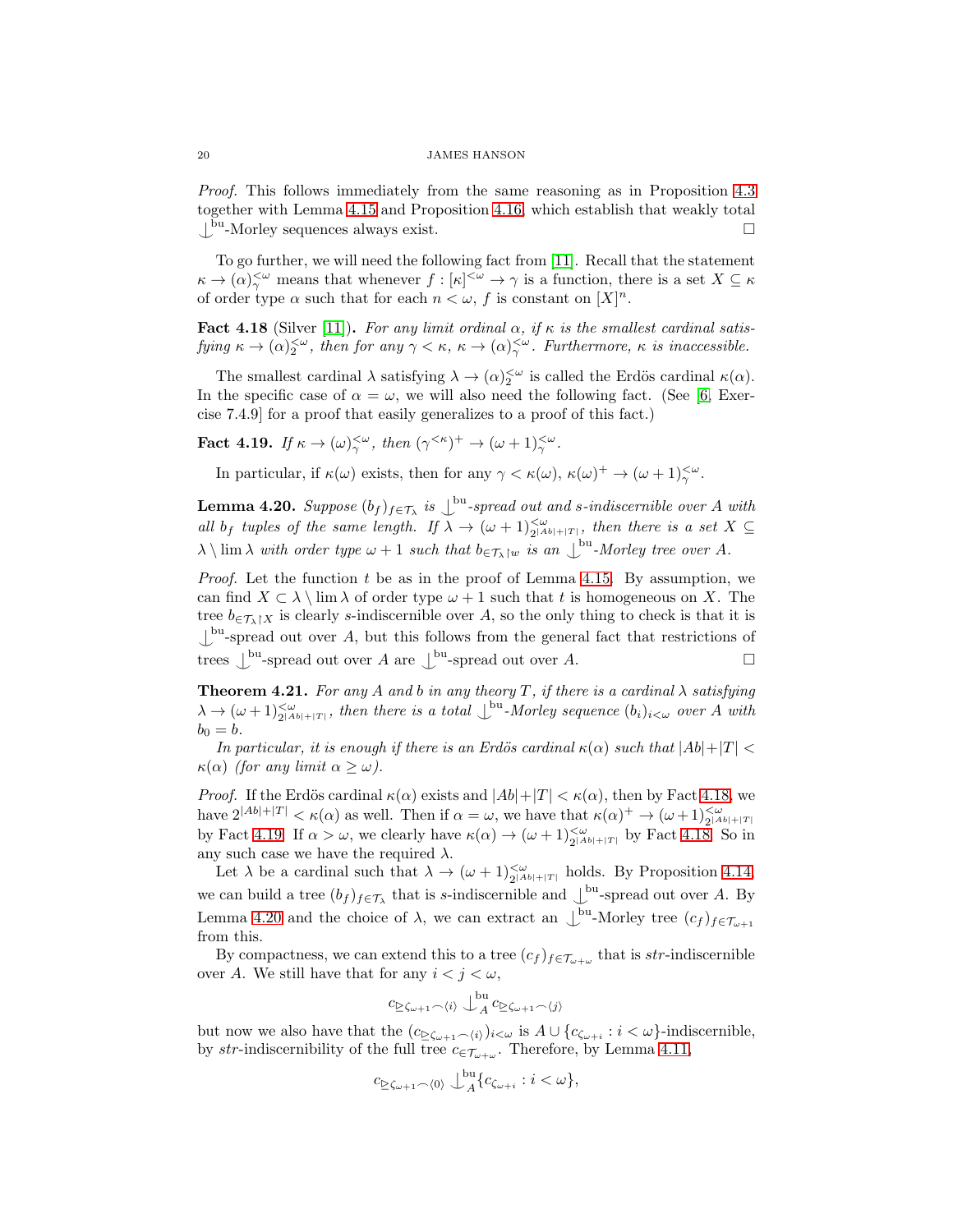so in particular,

$$
\{c_{\zeta_i}: i<\omega\}\bigcup_{A}^{\mathrm{bu}}\{c_{\zeta_{\omega+i}}: i<\omega\}.
$$

Let  $d_i = c_{\zeta_{\alpha(i)}}$  for each  $i < \omega + \omega$ . We have that  $(d_i)_{i < \omega + \omega}$  is A-indiscernible. Furthermore, by Theorem [4.8,](#page-14-0) we have that  $d_{\lt \omega}$  is a total  $\bigcup^{\text{bu}}$ -Morley sequence. By applying an automorphism, we get the required  $b_{< \omega}$ .

So if we assume that for every  $\lambda$ , there is a  $\kappa$  such that  $\kappa \to (\omega + 1)^{<\omega}_{\lambda}$ , we get that Lascar strong type is always witnessed by total  $\bigcup^{\text{bu}}$ -Morley sequences in the manner of Proposition [4.3.](#page-13-1)

The use of large cardinals in Theorem [4.21](#page-19-0) leaves an obvious question.

Question 4.22. Does the statement 'for every A and b, there is a total  $\bigcup_{\alpha=1}^{\text{bu}}$ -Morley sequence  $(b_i)_{i<\omega}$  over A with  $b_0 = b'$  have any set-theoretic strength? What if we add cardinality restrictions, such as  $|A| + |T| \leq \aleph_0$  and  $|b| < \aleph_0$ ?

4.3. Total  $\bigcup^{\text{bu}}$ -Morley sequences in tame theories. Lemma [4.11](#page-16-1) can be used to show that  $\bigcup_{\alpha}^{\text{d}}$  implies  $\bigcup_{\alpha}^{\text{bu}}$  (where  $b \bigcup_{\alpha}^{\text{d}}$  $A<sup>t</sup> A c$  means that tp( $b/Ac$ ) does not divide over A), something which was previously established for bounded hyperimaginary independence,  $\downarrow^b$ , in [\[5\]](#page-21-3) and which is folklore for algebraic independence,  $\downarrow^a$ .

**Proposition 4.23.** For any real elements A, b, and c, if  $b \downarrow^d$  $A^{\rm l}_{A}$ c, then b $\bigcup_{A}^{\rm bu}$  $A^{\mu}$ c.

*Proof.* Let  $(c_i)_{i < \omega}$  be an  $\bigcup^{\text{bu}}$ -Morley sequence over A with  $c_0 = c$ . Since  $b \bigcup^{\text{d}}$  $A^{\iota}$  c, we may assume that  $c_{\lt \omega}$  is Ab-indiscernible. Therefore, by Lemma [4.11,](#page-16-1)  $b \bigcup_{A}^{\text{bu}}$  $A^{\text{ou}}c. \quad \Box$ 

<span id="page-20-0"></span>Corollary 4.24. If  $(b_i)_{i<\omega}$  is a (non-dividing) Morley sequence over A, then it is a total  $\bigcup^{\text{bu}}$ -Morley sequence over A.

In simple theories, we get the converse.

**Proposition 4.25.** Let  $T$  be a simple theory. For any  $A$  and  $A$ -indiscernible sequence I, the following are equivalent.

- (1) I is an  $\int^{\mathbf{f}}$ -Morley sequence over A.
- (2) For any J and K with  $J+K \equiv^{\text{EM}}_A I, J \downarrow^b$  $A_A^K$  (*i.e.*, bdd<sup>heq</sup>( $AJ$ )∩bdd<sup>heq</sup>( $AK$ ) =  $\text{bdd}^{\text{heq}}(A)$ ).
- (3) I is a total  $\bigcup^{\text{bu}}$ -Morley sequence over A.

*Proof.* (1) $\Rightarrow$ (3) is Corollary [4.24.](#page-20-0) (3) $\Rightarrow$ (2) is obvious.

 $(2)$  ⇒(1) follows by the same reasoning as in [\[1,](#page-21-4) Sec. 3.1]. Specifically, in simple theories,  $b \downarrow^f$  $A \subseteq C$  (with  $A \subseteq C$ ) holds if and only if  $cb(\text{stp}(b/C)) \subseteq \text{bdd}^{\text{heq}}(A)$ . This implies that  $\bigcup$ <sup>f</sup> satisfies intersection over hyperimaginaries (i.e., if  $A_0 \subseteq C$   $A_1 \subseteq C$ ,  $b\downarrow^{\text{f}}$  $_{A_0}C$ , and  $b\downarrow^f$  $A_1 C$ , then  $b \downarrow^f$ bdd<sup>heq</sup>(A<sub>0</sub>)∩bdd<sup>heq</sup>(A<sub>1</sub>)</sub>  $C$ ). By the same argument as in [\[1,](#page-21-4) Lem. 3.4], we have that  $b \downarrow^f$  $_{A}$  C if and only if

(\*) there is an AC-indiscernible sequence  $(b_i)_{i < \omega}$  with  $b_0 = b$  such that for any *J* and *K* with  $J + K \equiv_A^{\text{EM}} b_{\lt \omega}, J \downarrow^{\text{b}}$  $A$ <sup>K</sup>.

Assume that (2) holds. Fix  $(b_i)_{i<\omega+\omega} \equiv^\text{EM}_{A} I$ .  $(b_i)_{\omega\leq i<\omega+\omega}$  is  $Ab_{\leq \omega}$ -indiscernible and satisfies (\*). Therefore  $b_{\omega} \downarrow^f$  $A b<sub>\omega</sub>$ , and we have that  $b<sub>\omega+\omega</sub>$ , and therefore I, is an  $\bigcup^f$ -Morley sequence over A.